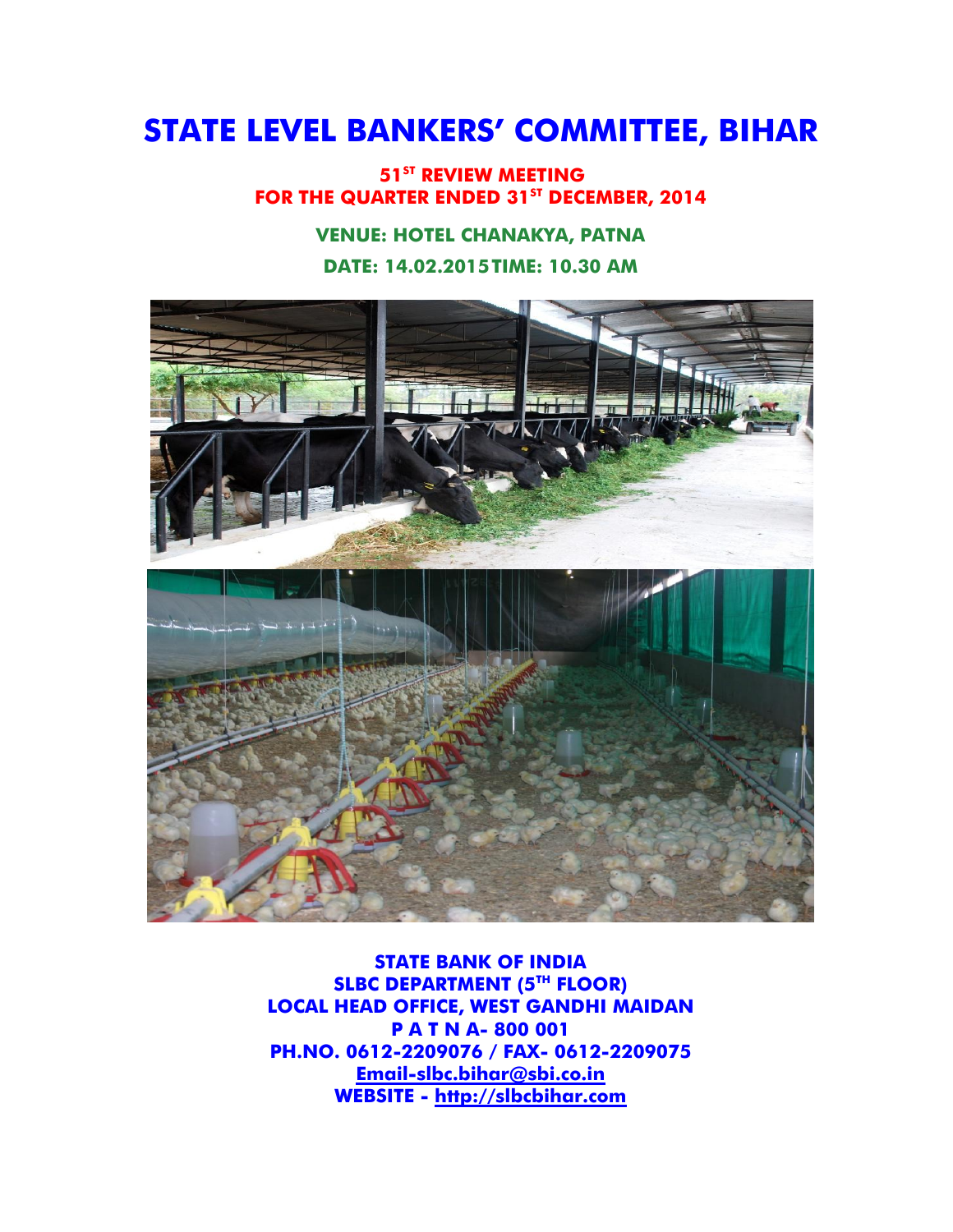|              |                                                     | A G C N D A<br>11 L M S                                                                  |                          |  |
|--------------|-----------------------------------------------------|------------------------------------------------------------------------------------------|--------------------------|--|
| <b>ITEM</b>  |                                                     | <b>SUBJECT</b>                                                                           | <b>PAGE</b><br>NO.       |  |
| $\mathbf{I}$ | ON THE 21 <sup>ST</sup> NOVEMBER 2014               | CONFIRMATION OF THE MINUTES OF THE 50th SLBC MEETING HELD                                | $\overline{2}$           |  |
|              |                                                     | ACTION TAKEN REPORT ON THE 50TH SLBC MEETING                                             | $3 - 4$                  |  |
| п            | <b>KEY INDICATORS</b>                               |                                                                                          | 5                        |  |
|              |                                                     | REVIEW OF PERFORMANCE UNDER ANNUAL CREDIT PLAN: 2014-15                                  | $6 - 7$                  |  |
| III          | <b>LBS:STRENGTHENING OF MIS</b>                     |                                                                                          | $\overline{\phantom{a}}$ |  |
| IV           | <b>BRANCH OPENING 2014-15</b>                       |                                                                                          | 8                        |  |
|              | <b>EDUCATION LOAN</b>                               |                                                                                          | 8                        |  |
| v            | <b>HOUSING LOAN</b>                                 |                                                                                          | 8                        |  |
| VI           |                                                     | PM'S NEW 15 POINT PROGRAMME FOR THE WELFARE OF THE MINORITIES                            | 9                        |  |
| VII          |                                                     | PRADHAN MANTRI JAN-DHAN YOJNA                                                            | $10 - 12$                |  |
|              |                                                     | <b>GOVERNMENT SPONSORED SCHEMES/ PROGRAMMES</b>                                          | 13                       |  |
| <b>VIII</b>  |                                                     | (A) PRIME MINISTER'S EMPLOYMENT GENERATION PROGRAMME (PMEGP)                             | 13                       |  |
|              |                                                     | (B) NATIONAL URBAN LIVELIHOOD MISSION (NULM)                                             | 13                       |  |
|              | FINANCING TO SELF HELP GROUP                        |                                                                                          | 14                       |  |
| IX           | <b>JOINT LIABILITY GROUP</b>                        |                                                                                          | 14                       |  |
|              | KISAN CREDIT CARD (KCC)                             |                                                                                          | $15 - 16$                |  |
| X.           | <b>CROP INSURANCE SCHEME</b>                        |                                                                                          |                          |  |
| XI           | DAIRY, FISHERY AND POULTRY                          |                                                                                          |                          |  |
|              | <b>FARM MECHANISATION</b>                           |                                                                                          |                          |  |
|              | ADVANCE GRANTED TO UNITS PROVIDING STORAGE FACILITY |                                                                                          |                          |  |
|              | <b>AGRICULTURE TERM LOAN (ATL)</b>                  |                                                                                          | 17                       |  |
|              | <b>CD RATIO</b>                                     |                                                                                          | 18                       |  |
|              | <b>RECOVERY</b>                                     |                                                                                          |                          |  |
| XII          |                                                     | NPA, WRITE-OFF AND CERTIFICATE CASES                                                     | $19 - 20$                |  |
|              |                                                     | PRIORITY SECTOR LENDING, AGRI CREDIT, DRI SCHEME & WEAKER SECTION                        | 21                       |  |
| XIII         |                                                     | OPENING OF NO FRILL ACCOUNTS AND TRANSACTIONS DONE BY BCAs                               | 22                       |  |
|              |                                                     | EXTENDING MOBILE BANKING AND INTERNET BANKING FACILITY                                   | 22                       |  |
| <b>XIV</b>   |                                                     | IMPLEMENTATION OF FINANCIAL INCLUSION PLANS IN LWE AFFECTED DISTRICTS                    | 23                       |  |
| XV           |                                                     | <b>INVESTIGATION OF CYBER FRAUD &amp; COUNTERFEIT NOTES DETECTED BY BANKS</b>            | 24                       |  |
| XVI          |                                                     | <b>FUNCTIONING OF RURAL SELF EMPLOYMENT TRAINING INSTITUTES (RSETIS)</b>                 | $24 - 25$                |  |
| XVII         | FINANCIAL LITERACY INITIATIVES                      |                                                                                          | 26                       |  |
|              | <b>MEDIUM &amp; SMALL ENTERPRISES</b>               |                                                                                          | 27                       |  |
| XVIII        |                                                     | SMALL ROAD TRANSPORT OPERATORS (SRTOS)                                                   | 27                       |  |
|              |                                                     | ADVANCES GRANTED UNDER CGTMSE COVERAGE                                                   | 27                       |  |
|              | <b>MANUFACTURING SECTOR</b>                         |                                                                                          |                          |  |
| <b>XIX</b>   | <b>WEAVERS CREDIT CARD</b>                          |                                                                                          | 28                       |  |
|              | <b>FOOD PROCESSING UNITS</b>                        |                                                                                          |                          |  |
| <b>XX</b>    |                                                     | SECURITY RELATED CONCERN OF BANKS                                                        | 29                       |  |
| XXI          |                                                     | SPECIAL CENTRAL ASSISTANCE (SCA) TO SPECIAL COMPONENT PLAN (SCP)<br>FOR SCHEDULED CASTES | 29                       |  |
|              | <b>MISCELLANEOUS</b>                                | REGISTRATION OF SECURITY INTEREST WITH CERSAI                                            | 30                       |  |
| XXII         | <b>ISSUES</b>                                       | ESCALATION IN STAMP DUTY PAYABLE ON SECURITY<br><b>DOCUMENTS</b>                         | 30                       |  |

**A G E N D A I T E M S**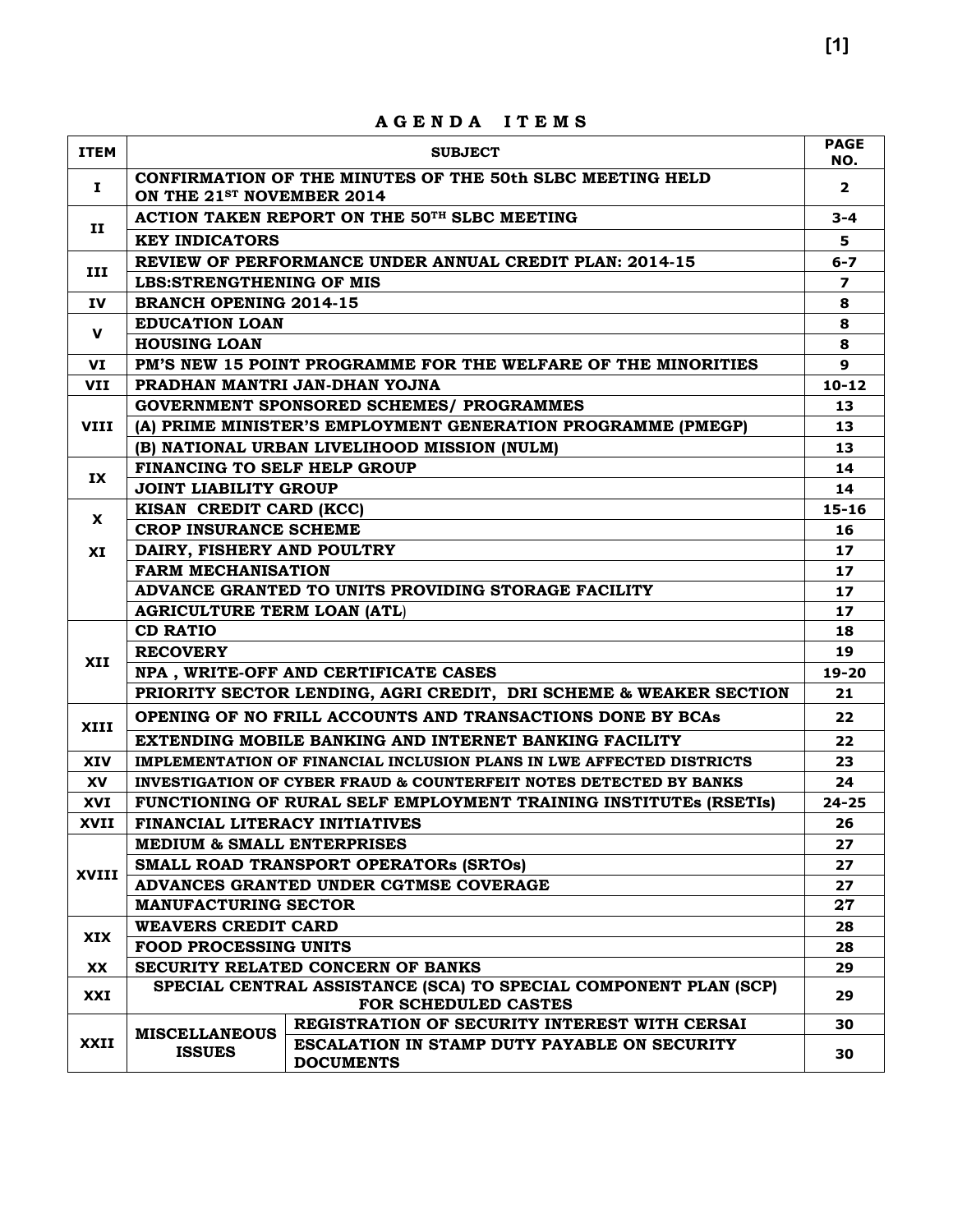**STATE LEVEL BANKERS'COMMITTEE 51 ST REVIEW MEETING**

**NOTES ON AGENDA ITEMS**



# **CONFIRMATION OF MINUTES OF THE 50TH STATE LEVEL BANKERS' COMMITTEE MEETING HELD ON 21.11.2014**

The House may please confirm the Minutes of the 50<sup>th</sup> State Level Bankers' Committee meeting held on the 21<sup>st</sup> November, 2014.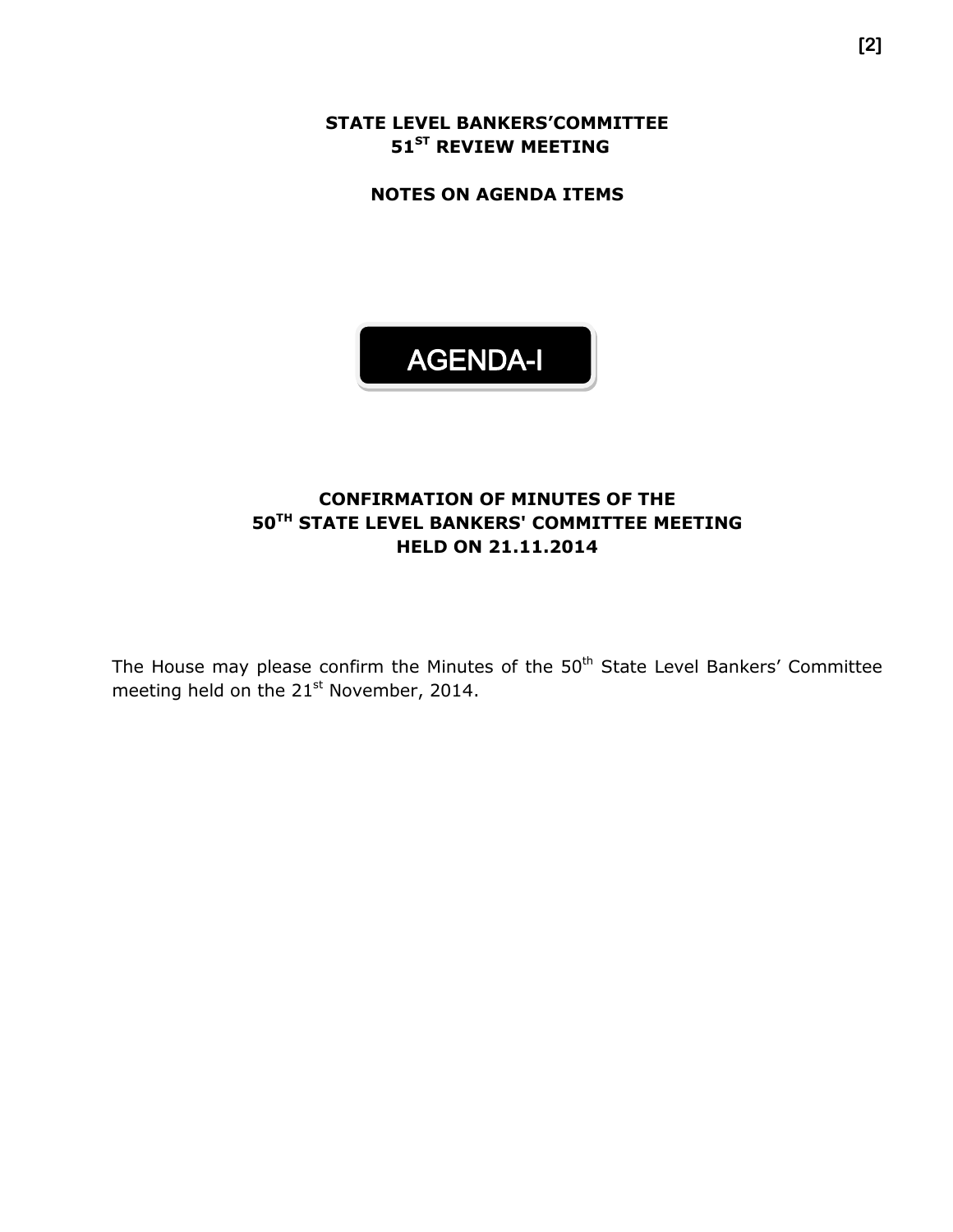## **ACTION TAKEN REPORT ON THE ACTION POINTS OF 50TH SLBC MEETING HELD ON 21.11.2014 AT PATNA**

**[1] ACTION POINT** Banks should put in concerted efforts to ensure achievement of 100% target set under ACP for 2014-15.

## **(Action: All Banks)**

**ACTION TAKEN: -** Due to sincere efforts made by Banks in the State, ACP achievement till December'14 has been to the tune of 69.81% of the annual target as against 68.74% achieved up to December'2013 quarter. In absolute terms 21% increase in disbursement is observed up to December'2014 over previous year's corresponding figure.

**[2] ACTION POINT –** The Banks should give focus on financing Dairy, Fishery and Poultry schemes in order to achieve the ACP target under Allied activities.

# **(Action: All Banks)**

**ACTION TAKEN:** Up to December'2014, the Banks in the State have extended credit to the tune of Rs.320.20 Cr, Rs.20.30 Cr and Rs.73.43 Cr under Dairy, Fishery and Poultry schemes respectively as compared to Rs. 166.22 Cr, Rs.15.08 Cr and Rs.27.30 Cr respectively provided during the same period last year, thus financing under Dairy, Fishery and Poultry schemes has witnessed 93%, 35% and 169% respectively improvement over last year.

**[3] ACTION POINT –** Banks to ensure updation of register 9 &10 related to certificate cases for faster disposal of certificate cases.

# **(Action: All Banks)**

**ACTION TAKEN: -** All banks are requested to ensure updation of register 9 &10 related to recovery under certificate cases to facilitate disposal of certificate cases

**[4] ACTION POINT –** Banks to give more focus on advances under DRI schemes to achieve the benchmark of 1% of aggregate advances during the previous year.

# **(Action: All Banks)**

**ACTION TAKEN:** - Up to December'2014, the Banks in the State have extended credit to the tune of Rs.4.92 Cr to 2787 beneficiaries under DRI schemes. All banks are requested to extend the finance under DRI scheme to all eligible beneficiaries.

**[5] ACTION POINT –** Waiver of Stamp duty on JLG loan Agreement as done in the case of SHG.

# **(Action: State Govt.)**

**ACTION TAKEN: -** The Revenue Department has been requested to consider the waiver of stamp duty on JLG loan.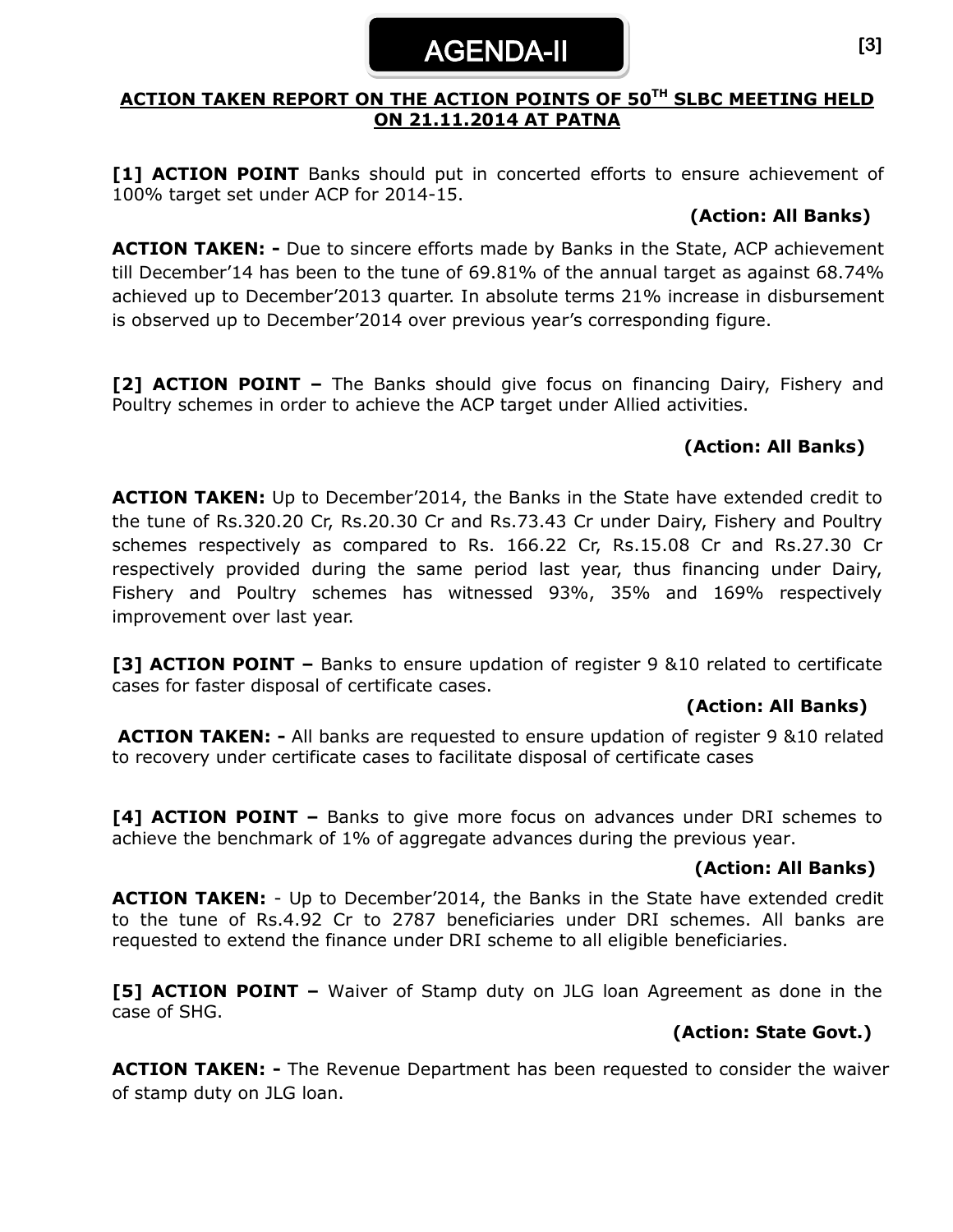**[6] ACTION POINT –** Banks to ensure organising weekly Camp by all agri lending branches on each Wednesday for Agri business loans. Field functionaries of the State Govt to participate in the camp for generating loan applications from the service area of the Branch.

## **(Action: All Banks)**

**ACTION TAKEN:** - All banks are requested to ensure organising weekly Camp by all agri lending branches on each Wednesday for Agri business loans to enhance financing under Agri loans.

**[7] ACTION POINT –** Rupay cards to be issued to all eligible farmers, while issuing and renewal of KCC.

# **(Action: All Banks)**

**ACTION TAKEN: -**. All Banks are requested to issue Rupay Cards to all the eligible KCC borrowers.

**[8] ACTION POINT –** Notification to be issued by the State Govt. with regard to implementation of Interest Subvention scheme in the accounts of Self Help Groups, in the 27 non-IAP districts, on the same line as in the 11 IAP districts.

## **(Action: State Government)**

**ACTION TAKEN:** - The State Govt. is requested to issue suitable notification regarding implementation of Interest Subvention scheme in the accounts of Self Help Groups, in the 27 non-IAP districts, on the same lines as in the 11 IAP districts.

**[9] ACTION POINT -** Banks to ensure training to potential PMEGP borrowers in RSETIs. DIC and Bank official to visit RSETI for selection of eligible persons and generating their applications for financing under PMEGP and other relevant schemes.

#### **(Action: State Govt. & Banks)**

**ACTION TAKEN:** All concerned viz. Bank branches, RSETIs, KVIC, DIC and KVIB need to play a coordinating role so that the PMEGP beneficiaries get training at the RSETIs and generation of application is also done from the RSETI trainers.

**[10] ACTION POINT –** Modalities for reimbursement of training cost of RSETIs for 2013-14 should be advised to banks at the earliest.

# **(Action: Rural Dev Deptt, GOB)**

**ACTION TAKEN:** Modalities for reimbursement of training cost of RSETIs for 2013-14 has been advised to all banks having RSETI responsibilities. Banks are requested to submit reimbursement claim for 2013-14 to SRLM, Govt. of Bihar at the earliest for settlement.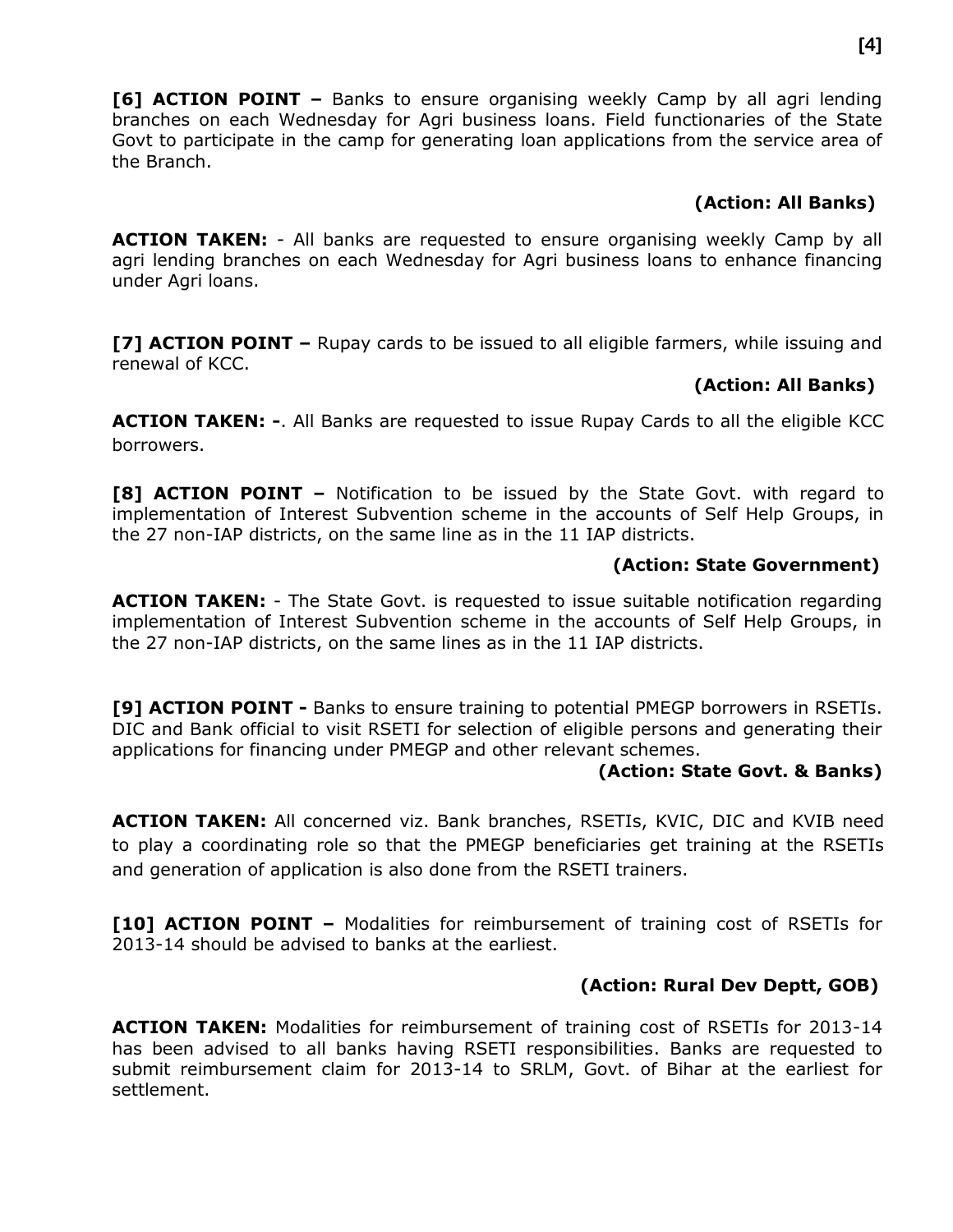# **STATE LEVEL BANKERS' COMMITTEE, BIHAR KEY INDICATORS (ALL BANKS)**

(Rs. in Crore)

| SI.<br>No.     | <b>ITEMS</b>                                                                                                            | <b>DEC'13</b> | <b>DEC'14</b> | <b>Bench</b><br>-mark |
|----------------|-------------------------------------------------------------------------------------------------------------------------|---------------|---------------|-----------------------|
| $\mathbf{1}$   | <b>DEPOSITS</b>                                                                                                         | 175803.54     | 201083.69     |                       |
| 2              | <b>ADVANCES</b>                                                                                                         | 61071.34      | 72560.31      |                       |
| 3              | ADVANCES INCLUDING ADVANCES<br><b>GRANTED TO UNITS IN BIHAR BY</b><br><b>BRANCHES OPERATING OUTSIDE</b><br><b>BIHAR</b> | 68744.47      | 80329.12      |                       |
| $\overline{4}$ | ADVANCES INCLUDING RIDF                                                                                                 | 72309.47      | 84748.12      |                       |
| 5              | <b>CD RATIO</b>                                                                                                         | 41.13         | 42.14%        |                       |
| 6              | PRIORITY SECTOR ADVANCES                                                                                                | 45453.85      | 50523.24      |                       |
| 7              | SHARE OF PSA IN TOTAL ADV<br>(SLNO.2)(% )                                                                               | 74.43%        | 69.62%        | 40%                   |
| 8              | AGRICULTURAL ADV.                                                                                                       | 26786.57      | 28588.58      |                       |
| 9              | SHARE OF AGL. ADV IN TOTAL ADV<br>$(SLNO.2)$ $(\% )$                                                                    | 43.86%        | 39.40%        | 18%                   |
| 10             | MSE ADV.                                                                                                                | 10250.04      | 11951.02      |                       |
| 11             | SHARE OF MSE ADV. IN PSA (%)                                                                                            | 22.55%        | 16.47%        |                       |
| 12             | ADV. TO WEAKER SEC.                                                                                                     | 16214.93      | 21099.69      |                       |
| 13             | SHARE OF WEAKER SEC. IN PSA (%)                                                                                         | 26.55         | 41.76%        | 25%                   |
| 14             | DRI ADV.                                                                                                                | 67.80         | 67.01         |                       |
| 15             | SHARE OF DRI ADV TOTAL ADV<br>$(SI.No.2)$ of March $(\%)$                                                               | 0.11%         | 0.10%         | $1\%$                 |
| 16             | ADV. TO WOMEN (DISBURSEMENT)                                                                                            | 2974.11       | 3340.24       |                       |
| 17             | SHARE OF ADV. TO WOMEN IN<br>DISBURSEMENT (%)                                                                           | 6.98%         | 6.47%         | 5%                    |
| 18             | TOTAL NUMBER OF BRANCHES                                                                                                | 5573          | 6169          |                       |
| A              | <b>RURAL</b>                                                                                                            | 3296          | 3585          |                       |
| B              | SEMI-URBAN                                                                                                              | 1264          | 1427          |                       |
| C              | <b>URBAN</b>                                                                                                            | 1013          | 1157          |                       |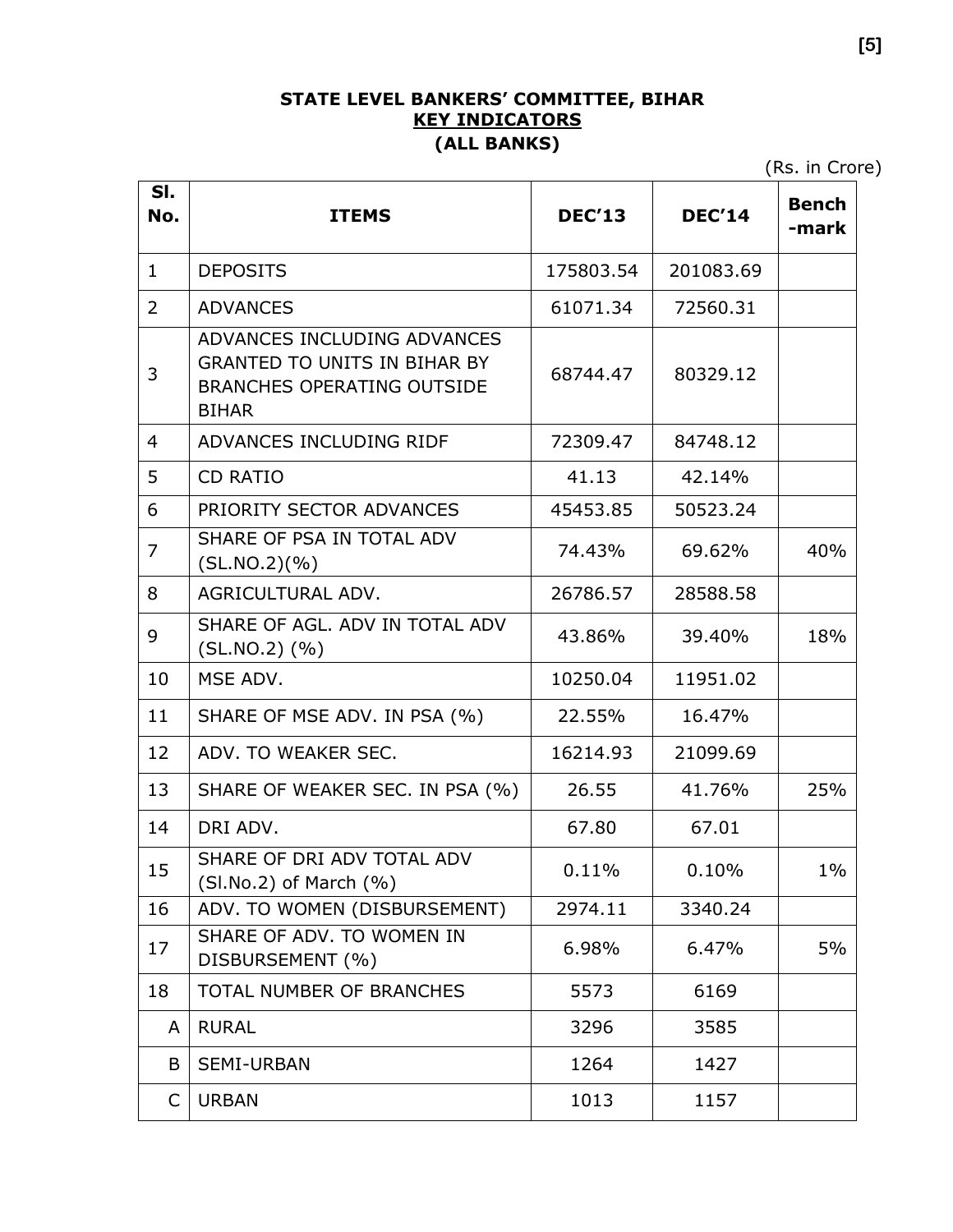# AGENDA-III

# **REVIEW OF PERFORMANCE UNDER ACP DURING THE FINANCIAL YEAR 2014-15 UP TO DECEMBER'2014**

The performance of Banks under the Annual Credit Plan 2014-15 up to December'2014, is as under:- (Rs. in Crore)

|              |        |                    | ו וגאווי הכזון |
|--------------|--------|--------------------|----------------|
| <b>Banks</b> | Target | <b>Achievement</b> | % Ach.         |
| Comm. Banks  | 57166  | 38740              | 67.77          |
| Co-op. Banks | 1003   | 259                | 25.81          |
| <b>RRBs</b>  | 15831  | 12657              | 79.95          |
| Total        | 74000  | 51656              | 69.81          |

Sector-wise break-up of targets and achievement:

(Rs. in Crore)

| <b>Sector</b> | Target | <b>Achievement</b> | % Ach. |
|---------------|--------|--------------------|--------|
| Agriculture   | 36000  | 25546              | 70.96  |
| <b>SME</b>    | 8500   | 6869               | 80.81  |
| <b>OPS</b>    | 7500   | 4905               | 65.40  |
| <b>TPS</b>    | 52000  | 37320              | 71.77  |
| <b>NPS</b>    | 22000  | 14336              | 65.17  |
| Total         | 74000  | 51656              | 69.81  |

Bank-wise and district-wise position is furnished on **Page- 7A to 7D.**

#### **COMPARATIVE PERFORMANCE UNDER ACP**

**As on Dec' 2014 vis-a-vis Dec' 2013**

|              |               |         |                      |               |         |                             | (Rs. in Crore)              |
|--------------|---------------|---------|----------------------|---------------|---------|-----------------------------|-----------------------------|
|              |               | 2014-15 |                      |               | 2013-14 |                             |                             |
| <b>Banks</b> | <b>Target</b> | Ach.    | $\frac{0}{0}$<br>Ach | <b>Target</b> | Ach.    | $\frac{1}{2}$<br><b>Ach</b> | increase<br>in disb.<br>(%) |
| Comm         | 57166         | 38740   | 67.77                | 47938         | 32538   | 67.87                       | 19%                         |
| $Co$ -op     | 1003          | 259     | 25.81                | 802           | 250     | 31.15                       | 04%                         |
| <b>RRBs</b>  | 15831         | 12657   | 79.95                | 13260         | 9830    | 74.13                       | 29%                         |
| Total        | 74000         | 51656   | 69.81                | 62000         | 42617   | 68.74                       | 21%                         |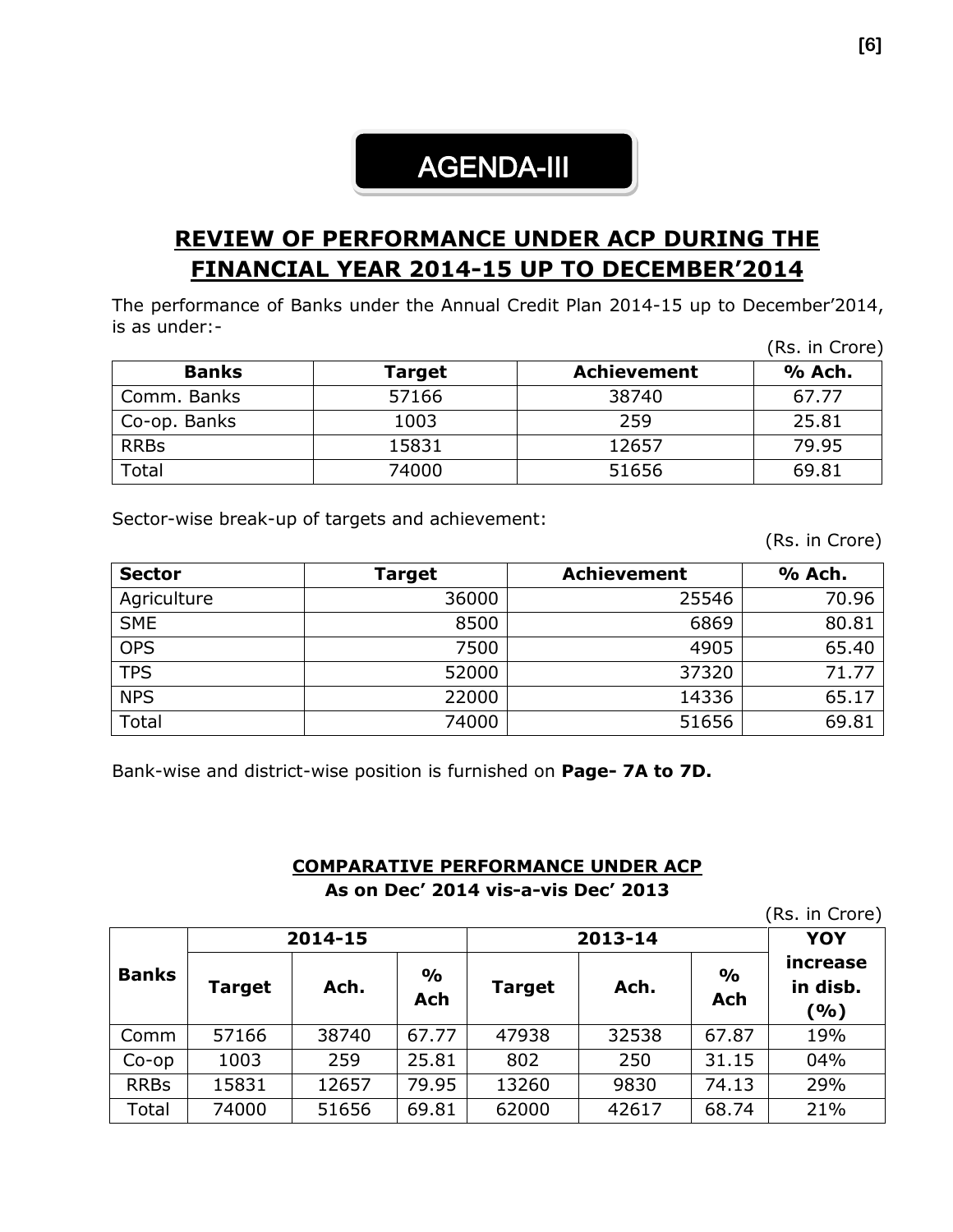#### **SECTOR-WISE PERFORMANCE:**

|               |        |         |       |        |         |       | , טוסוט ווויטרון            |
|---------------|--------|---------|-------|--------|---------|-------|-----------------------------|
|               |        | 2014-15 |       |        | 2013-14 |       | YOY                         |
| <b>Sector</b> | Target | Ach.    | % Ach | Target | Ach.    | % Ach | increase<br>in disb.<br>(%) |
| Agl.          | 36000  | 25546   | 70.96 | 30286  | 21143   | 69.81 | 21%                         |
| <b>MSE</b>    | 8500   | 6869    | 80.81 | 4821   | 4568    | 94.76 | 50%                         |
| <b>OPS</b>    | 7500   | 4905    | 65.40 | 5723   | 3730    | 65.17 | 31%                         |
| <b>TPS</b>    | 52000  | 37320   | 71.77 | 40830  | 29441   | 72.11 | 27%                         |
| <b>NPS</b>    | 22000  | 14336   | 65.17 | 21170  | 13177   | 62.24 | 09%                         |
| <b>Total</b>  | 74000  | 51656   | 69.81 | 62000  | 42617   | 68.74 | 21%                         |

Comparative performance shows that the overall achievement of target during the period under review is 69.81%, as against 68.74% recorded during the corresponding period last year. In absolute terms, Banks have disbursed substantially higher quantum of loan (51656 Cr. i.e 121% of last year) during the period under review, as compared to the amount disbursed in the corresponding period last year. It may be observed that the Commercial Banks & RRBs have recorded impressive growth in their loan disbursements vis-a-vis their performance over the same period last year. sector-wise performance growth in all segments except NPS, has been quite healthy.

# **LEAD BANK SCHEME: STRENGTHENING OF MONITORING INFORMATION SYSTEM (MIS)**

In terms of RBI's instructions in this regard the LBS MIS- I, II & III of the state has been prepared and is placed at page No. 7E to 7H of the Agenda Book for information of the House.

LBS-IV and V which relates to financial inclusion is also placed at page no. 7I to 7 P of the Agenda Book.

(Rs. in Crore)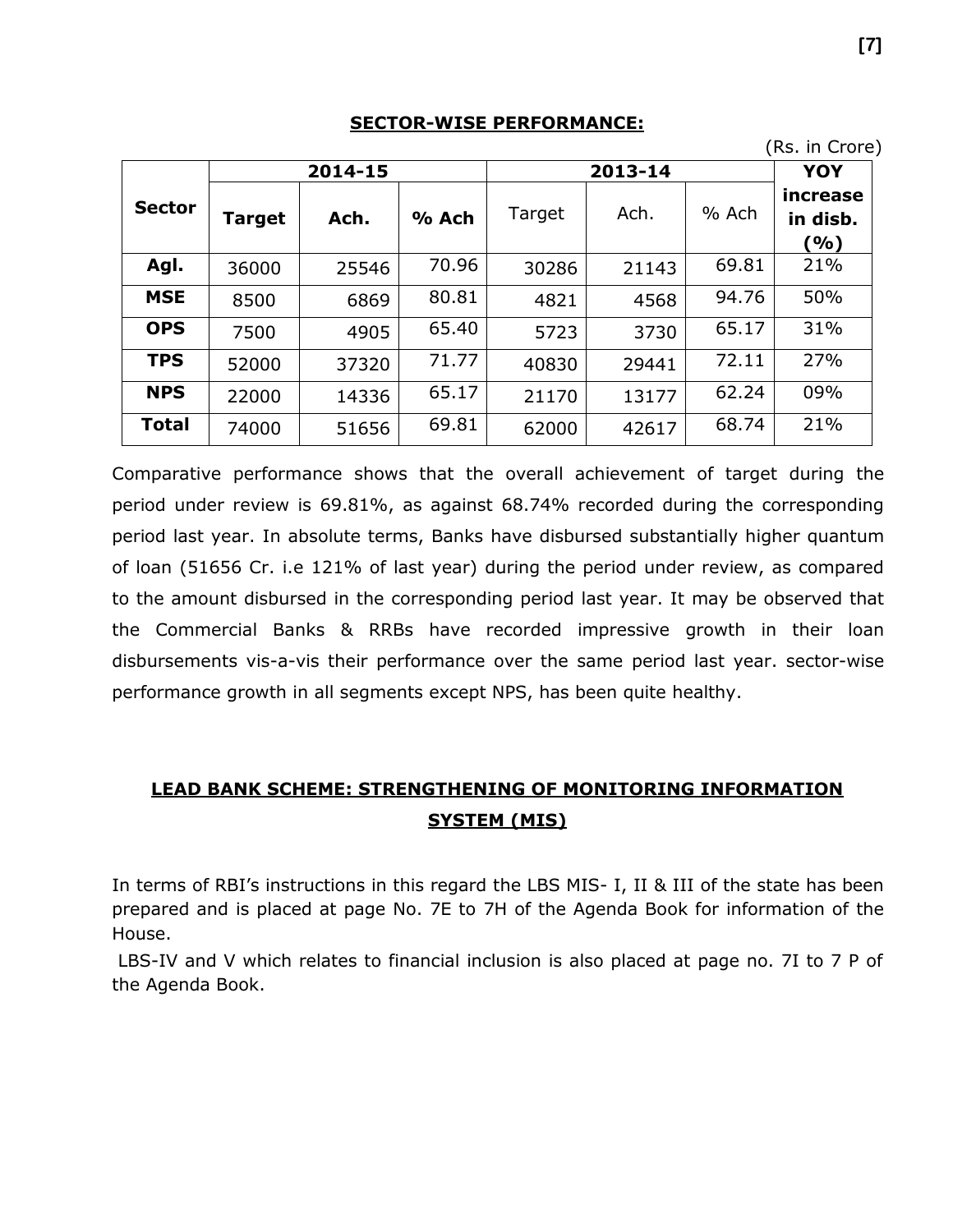# AGENDA-IV

## **PROPOSED BRANCH OPENING DURING FY 2014-15**

Against the annual target of opening of 600 branches, during 2014-15 all Banks have opened 261 branches till the quarter ending Dec'2014.

The Bank-wise target and achievement till the quarter ending Dec'2014, is placed at page No. 8A for information of the House.

All Banks are requested to give preference to uncovered Gram Panchayats while opening bank branches in rural areas. Block-wise names of Gram Panchayats not having a bank branch has been advised to all banks.

The Bank & District-wise information on Branch Network, ATM Network, ATM Card issued and Point of Sale Terminals is placed at Page No. 8B & 8C for information.

The Minutes of the 23<sup>rd</sup> Sub-committee meeting on Branch Opening and IT enabled financial inclusion held on 23.12.2014 is placed at page no. 8G to 8I for information of the House.



# **EDUCATION LOAN**

Providing Education loan to the meritorious and needy students to enable them meet the expenses of higher studies not only in the State but also outside the State in India and abroad is one of the priorities of the Banks in the state.

A copy of the Bank-wise target and achievement there against is placed at page No. 8D of the Agenda Book.

Up to the quarter ending Dec'2014 of the current FY, Education Loan amounting to Rs 794.57 Crores was sanctioned to 19237 students and loan amounting to Rs. 574.46 Crore were disbursed among 17871 students.

The achievement of all banks taken together is 38.47% of the targets allocated. Controlling Head of all banks are requested to provide further impetus to financing under Education Loan so that the target set under the Scheme is achieved.

The bank-wise outstanding Education loan advances as on 31.12.2014 is placed at page no.8E of Agenda Book.

#### **Major Private Sector banks' performance under education loan is below 5%.**

# **HOUSING LOAN**

Loan amounting to Rs.1829.25 Crore was sanctioned to 10964 beneficiaries by Banks up to the quarter ending Dec'2014 of the current FY, which shows an achievement of 45.68%of the target allocated. Out of these, Housing Loan amounting to Rs. 1485.75 Cr has been disbursed among 10900 beneficiaries. The Bank-wise performance during the review period is placed at Page No. 8F.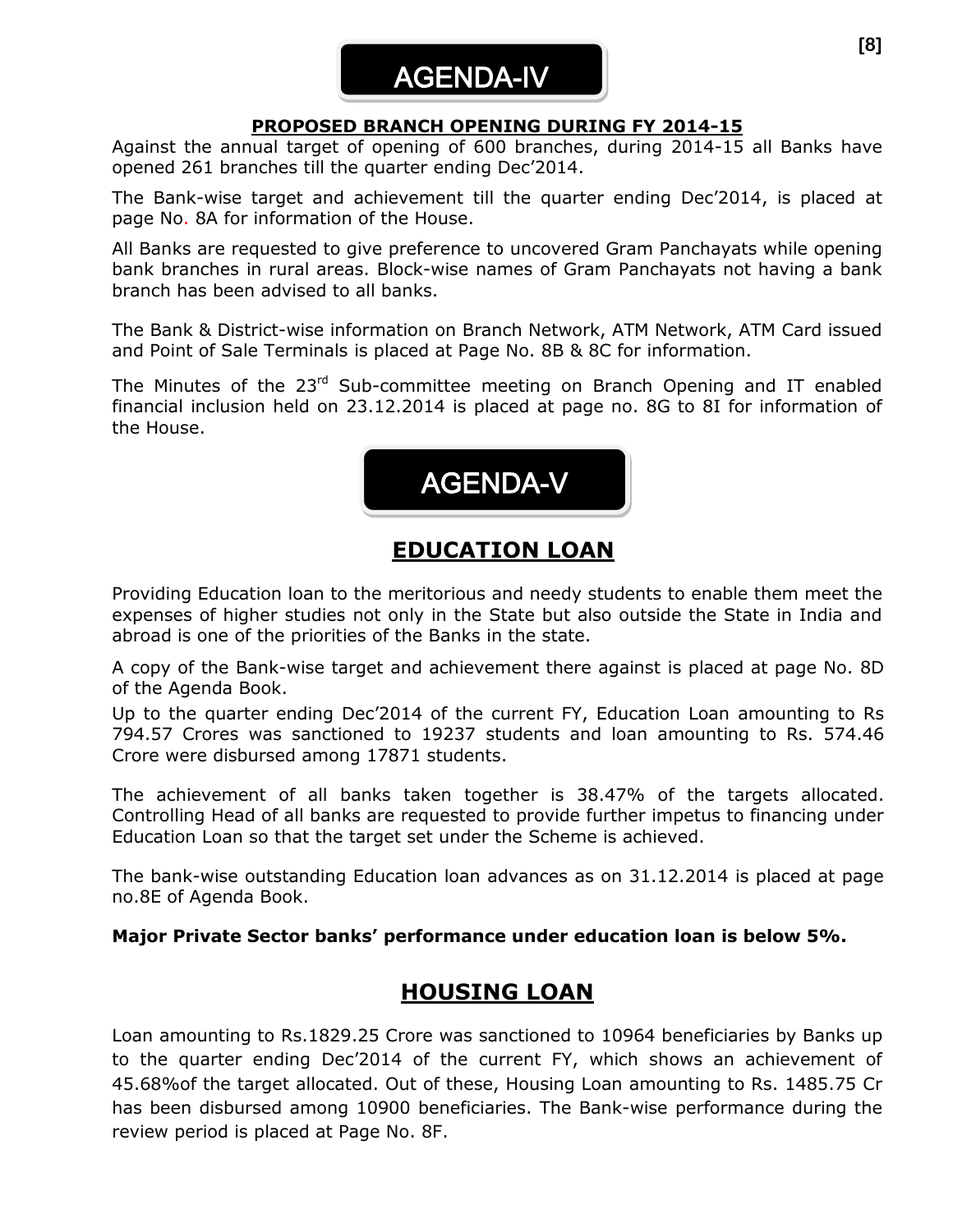# **PM'S NEW 15-POINT PROGRAMME FOR WELFARE OF MINORITY COMMUNITY**

In accordance with the guidelines issued by the Government of India in this regard, Banks have to ensure that within the overall target for Priority Sector lending (PSA), 15% of PSA is provided to Minority Communities.

With this objective in view, 121 minority concentrated districts in the country have been identified exclusively for monitoring the credit flow to minority communities. In Bihar, the following seven districts are identified for the purpose :-(i) Kishanganj (ii) Araria (iii) Purnea (iv) Katihar (v) Sitamarhi (vi) Darbhanga and (vii) West Champaran .

In these identified districts, total priority sector loans (PSA) outstanding as on 31.12.2014 was Rs7892.18 Crore (No. of borrowers:935322 ) out of which loans amounting to Rs.3709.65 Crore (47% of PSA) were provided to 406873 (44%of PSA) borrowers belonging to minority communities. The amount provided to minority communities by banks in the above mentioned districts ranges from 31 to 77%. Thus, all the districts have achieved the target of providing more than 15% of their priority sector loans to persons belonging to minority communities.

|                                                              | LENDING TO MINORITY COMMUNITIES                     |                                   |        |                                                 |        |                                  |      |  |  |
|--------------------------------------------------------------|-----------------------------------------------------|-----------------------------------|--------|-------------------------------------------------|--------|----------------------------------|------|--|--|
|                                                              | AS ON 31 <sup>st</sup> December'2014 (Amt. in Lacs) |                                   |        |                                                 |        |                                  |      |  |  |
| Minority<br>SL.<br>Concentrated<br>No.<br>Districts in Bihar |                                                     | <b>Priority Sector</b><br>Advance |        | Out of (A) Total<br><b>Advances to Minority</b> |        | <b>%age Share</b><br>of Minority |      |  |  |
|                                                              |                                                     | (A)                               |        | (B)                                             |        | Advance<br>B to A)               |      |  |  |
|                                                              |                                                     | No.                               | Amt.   | No.                                             | Amt.   | No.                              | Amt. |  |  |
| 1                                                            | <b>ARARIA</b>                                       | 74260                             | 75004  | 54953                                           | 45752  | 74                               | 61   |  |  |
| $\overline{2}$                                               | <b>PURNEA</b>                                       | 143425                            | 142786 | 61673                                           | 61398  | 43                               | 43   |  |  |
| 3                                                            | <b>KATIHAR</b>                                      | 201919                            | 109012 | 58557                                           | 45785  | 29                               | 42   |  |  |
| 4                                                            | <b>KISHANGANJ</b>                                   | 75683                             | 59295  | 56762                                           | 45657  | 75                               | 77   |  |  |
| 5                                                            | <b>DARBHANGA</b>                                    | 204155                            | 171220 | 89828                                           | 85610  | 44                               | 50   |  |  |
| 6                                                            | <b>SITAMARHI</b>                                    | 87303                             | 96695  | 22699                                           | 29975  | 26                               | 31   |  |  |
| $\overline{7}$                                               | W CHAMPARAN                                         | 148576                            | 135207 | 62402                                           | 56787  | 42                               | 42   |  |  |
|                                                              | <b>TOTAL</b>                                        | 935322                            | 789218 | 406873                                          | 370965 | 44                               | 47   |  |  |

District-wise performance regarding loans extended to minority communities in the identified districts is furnished below**.**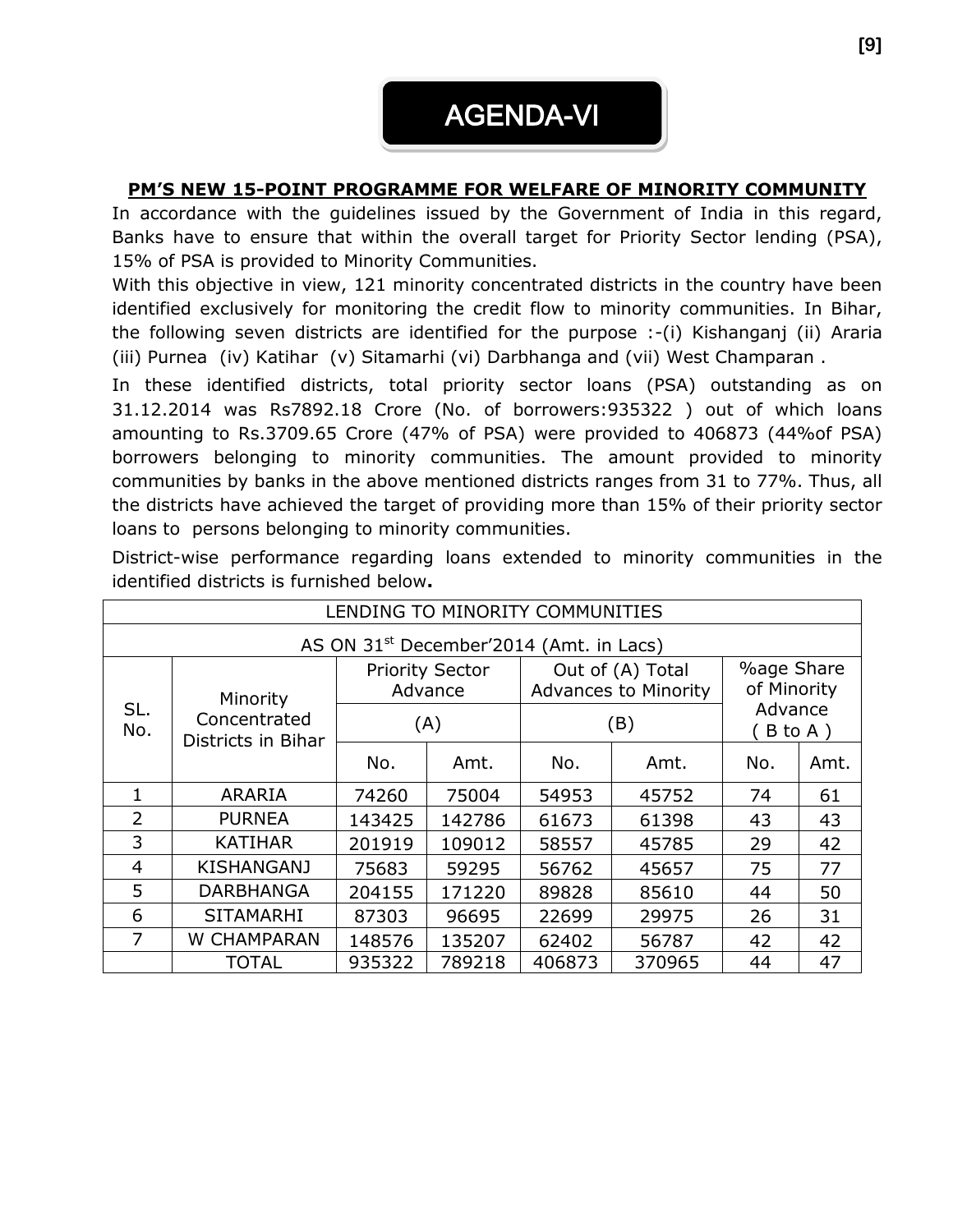AGENDA-VII

# **PRADHAN MANTRI JAN-DHAN YOJANA**

Pradhan Mantri Jan-Dhan Yojana (PMJDY) was launched on 28.08.2014 with the objective of covering all households in the country with banking facilities and opening at least one account for each household by  $25<sup>th</sup>$  January 2015.

#### **The scheme consists of Six pillars:**

- $\triangleright$  Universal access to banking facilities
- $\triangleright$  Providing Basic Banking accounts with overdraft facility of Rs. 5000 and Rupay Debit card with inbuilt accident insurance cover of Rs. 1 lakh.
- $\triangleright$  Financial Literacy Programme
- Creation of Credit Guarantee Fund for coverage of defaults in overdraft  $A/Cs$
- $\triangleright$  Micro Insurance
- Unorganized sector Pension schemes like Swavlamban
- **a) Universal access to Banking facilities:-** Mapping of each district in to Sub Service Area (SSA) catering to 1000-1500 housholds, and branch/ BCA to be opened in each SSA in a manner that every citizen has access to Banking services within a reasonable distance. Mapping of all the 13526 SSAs in the state has been completed and SSAs have been allotted to Banks for providing banking facilities. As reported by Banks all mapped SSA are now covered either with Brick & Mortar Branch or Business Correspondents (Bank Mitras). Details of Bank Mitras of the Banks are available on SLBC Website. Banks are requested to update Bank Mitras' status as and when changes occur.
- **b) Providing Basic Banking Accounts with Rupay Debit Card and overdraft facility to all households** - All account holders under PMJDY are being provided a Rupay Debit Card which has inbuilt accidental death insurance cover of Rs 1.00 lac . Facility of an overdraft to every basic banking a/c holder would be considered after satisfactory operation of account for six months. Life Insurance of Rs.30,000/- is also provided to the PMJDY account holders' in the age group of above 18 and below 60, who are not covered under any social securities insurance. Claim formats of the Accidental and Life Insurance is available on the SLBC website.

**c) Financial Literacy Programme-** Financial literacy is an integral part of the PMJDY in order to let the beneficaries make best use of the financial services being made available to them. Banks are required to sensitise the customers about the benefits of PMJDY and other banking schemes and the process for availing the same.

**d) Micro Insurance**: Insurance Regulatory and Development Authority (IRDA) has created a special category of insurance policy called micro-insurance policies to promote insurance coverage among economically vulnerable sections of society. The IRDA Micro-insurance Regulations, 2005 defines and enables micro-insurance. A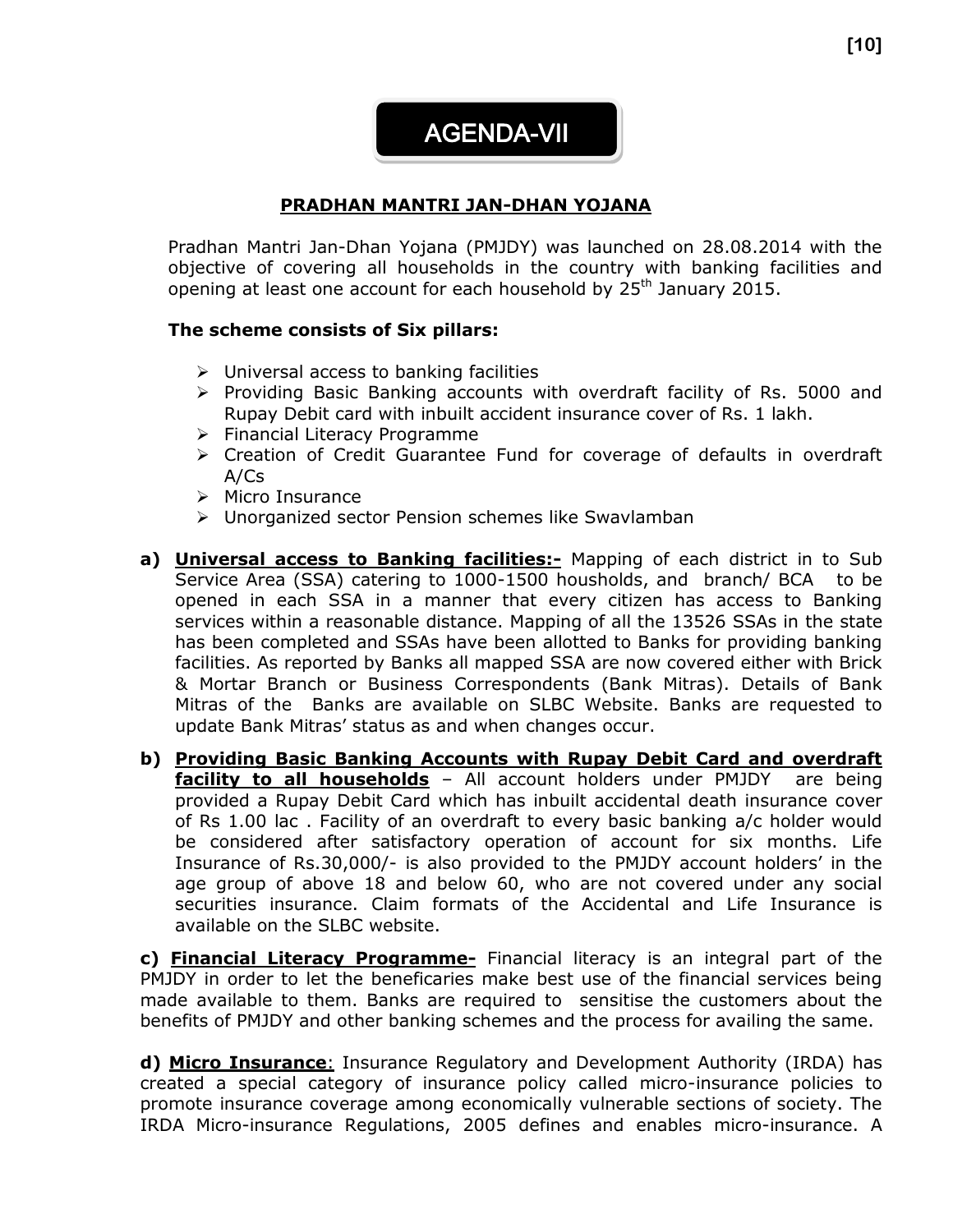micro-insurance policy can be a general or life insurance policy with a sum assured of Rs.50,000 or less.

They can be with or without an accident benefit rider and Either on an individual or group basis

The insurance Companies are expected to enable the extension/distribution machinery to offer micro-insurance products like Aam Admi Bima Yojna,to the PMJDY beneficiaries.

## **e) Unorganized sector Pension schemes like Swavlamban:**

To encourage workers in the unorganised sector to save voluntarily for their old age, an initiative called "Swavlamban Scheme", a co-contributory pension scheme was launched on 26.09.2010, wherein the Central Government would contribute a sum of Rs.1000 per annum in each **National Pension Scheme (NPS)** account opened and having a saving of Rs.1,000 to Rs.12,000 per annum for a period not exceeding five years. The Scheme runs up to Financial Year 2016-17.

The Banks and the Insurance Companies are requested to use the extension/distribution mechanism for full coverage under New Pension Scheme like Swavlamban.

#### **STATUS OF COVERAGE**

**a) Coverage of Sub Service Area (SSAs):-** Banks have covered all 13526 SSAs.

**b) Account Opening under PMJDY:** As directed in the DFS guidelines an advertisement was published by Banks in a local Newspaper on 27<sup>th</sup> December'2014 regarding completion of account opening process of each household in the state under PMJDY and leftover household were requested to open their account at their nearest Bank's Branch or Customer Service Centre(BCA). Similar advertisement or news items were also published by the 38 Lead District Managers in their respective districts.

As on  $31<sup>st</sup>$  Janaury'2015, 15 (fifteen) districts magistrates have issued Saturation Certificate in the districts and other are in process of issuing the same.

The Banks in Bihar have opened more than **88** lakh account as on 26.01.2015 under PMJDY. Account opening of those household, who are still uncovered is also being done by the Banks. Summary of Bankswise/Districtwise account opening details, Rupay Card issued, etc. is placed on page no. 12A. Districtwise account opening data of banks can be viewed at SLBC website i.e.www.slbcbihar.com.

**c) Financial Literacy Camps:** After completion of task of account opening under PMJDY, Financial Literacy plays a very important role to make these accounts operational and make all the household Financialy included in real terms. There is need to organise more Financial Literacy camps at Block/Panchayat levels to optimise benefits.

Besides sensitising the public about PMJDY scheme in the account opening camps at CSPs, Banks are also organising financial literacy camps through rural branchs and Financial Literacy Centres (FLCs). The data submitted by banks for their respective FLCs (placed at page No.26B) explain the Bank's efforts under Financial Literacy.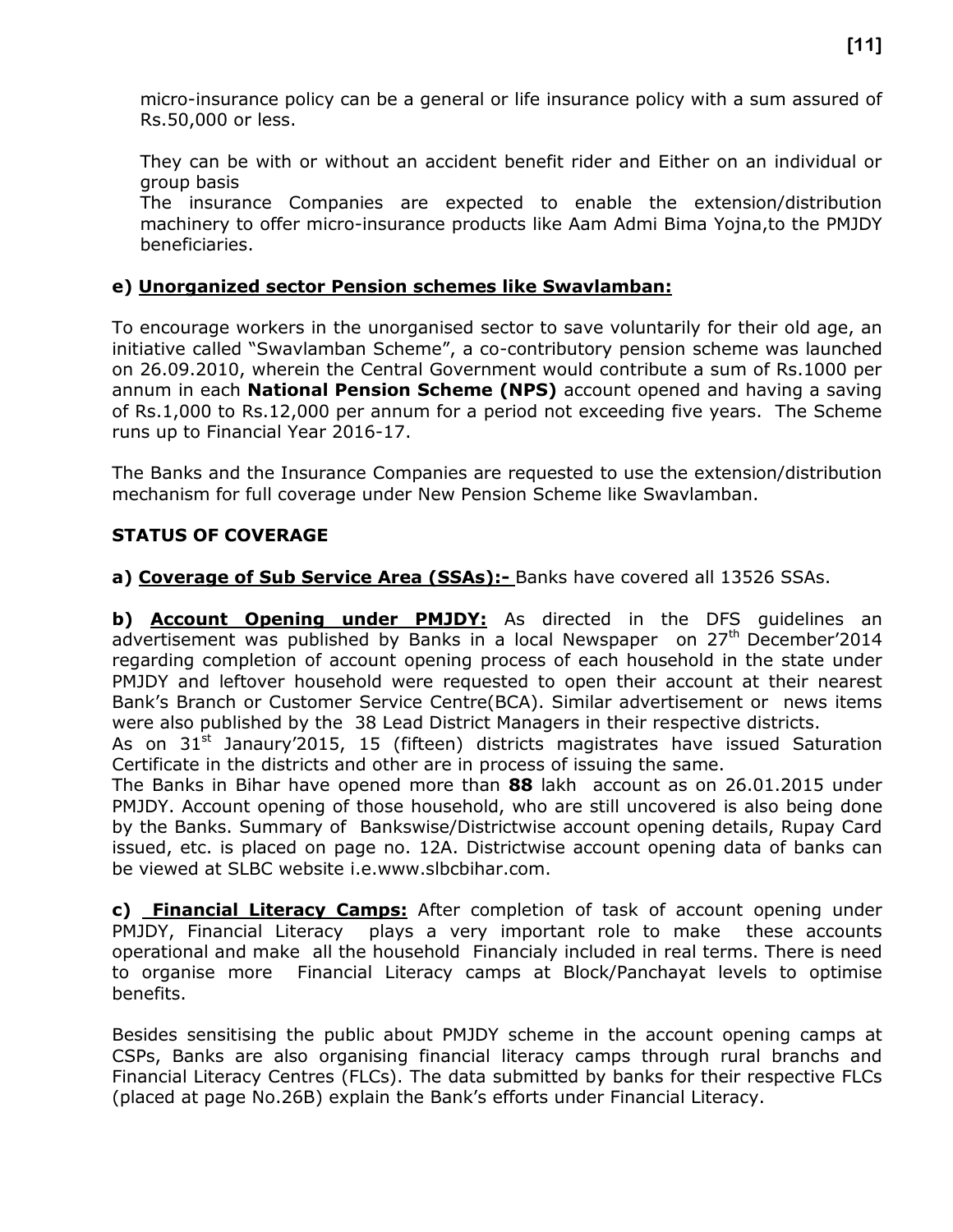**d) Micro Insurance**: As advised by GIC companies, no target has been set-up for them by their respective Corporate Centres under the Scheme. They have been advised to get in touch with the Bank Mitras for selling their products through Customer Service Points. The list of Bank Mitra provided by Banks have been uploaded at SLBC website. **Life Insurance Corporation has advised that** under Aam Aadmi Bima Yojana they have achieved coverage of 2,98,837 lives in the state against the target of 2,20,000.

#### **e) Unorganized sector Pension schemes like Swavlamban:**

**Life Insurance Corporation has advised that under-Swablamban** they have achieved coverage of 200 accounts. Banks are requested to publicise the scheme and open accounts under Swavlamban for the benefit of the workers in unorganised sector.

#### **Grievance Redressal Mechanism:**

To redress the customer enquiry /complaint under PMJDY,SLBC has set up a Call Centre with a TOLL FREE NUMBER. Customers facing difficulty in opening of accounts are making calls on this Toll Free number, where his /her complaint are being registered and the same is forwarded to the concerned Banks for their resolution within a fixed timeline

#### . **TOLL FREE NUMBER OF SLBC Bihar is :1800 3456 195**

## **EXTENSION OF BANKING SERVICES TO ALL THE REMAINING UNBANKED VILLAGES IRRESPECTIVE OF POPULATION CRITERIA BY MARCH, 2016:**

Reserve Bank of India has instructed for providing banking facilities in all the remaining unbanked villages irrespective of population criteria i.e. all villages with population below 2000 by August'2015 instead of earlier guidelines to cover by March'2016. All Banks have submitted their Roadmap for providing banking services in villages with population below 2000. The total No. of such identified villages is 27343. Till December'2014 **19877 such villages as against the target of 20018** villages were covered by the Banks. Bank-wise allotment and progress as on 31.12.2014 is placed at **Page No12B**for information of the House.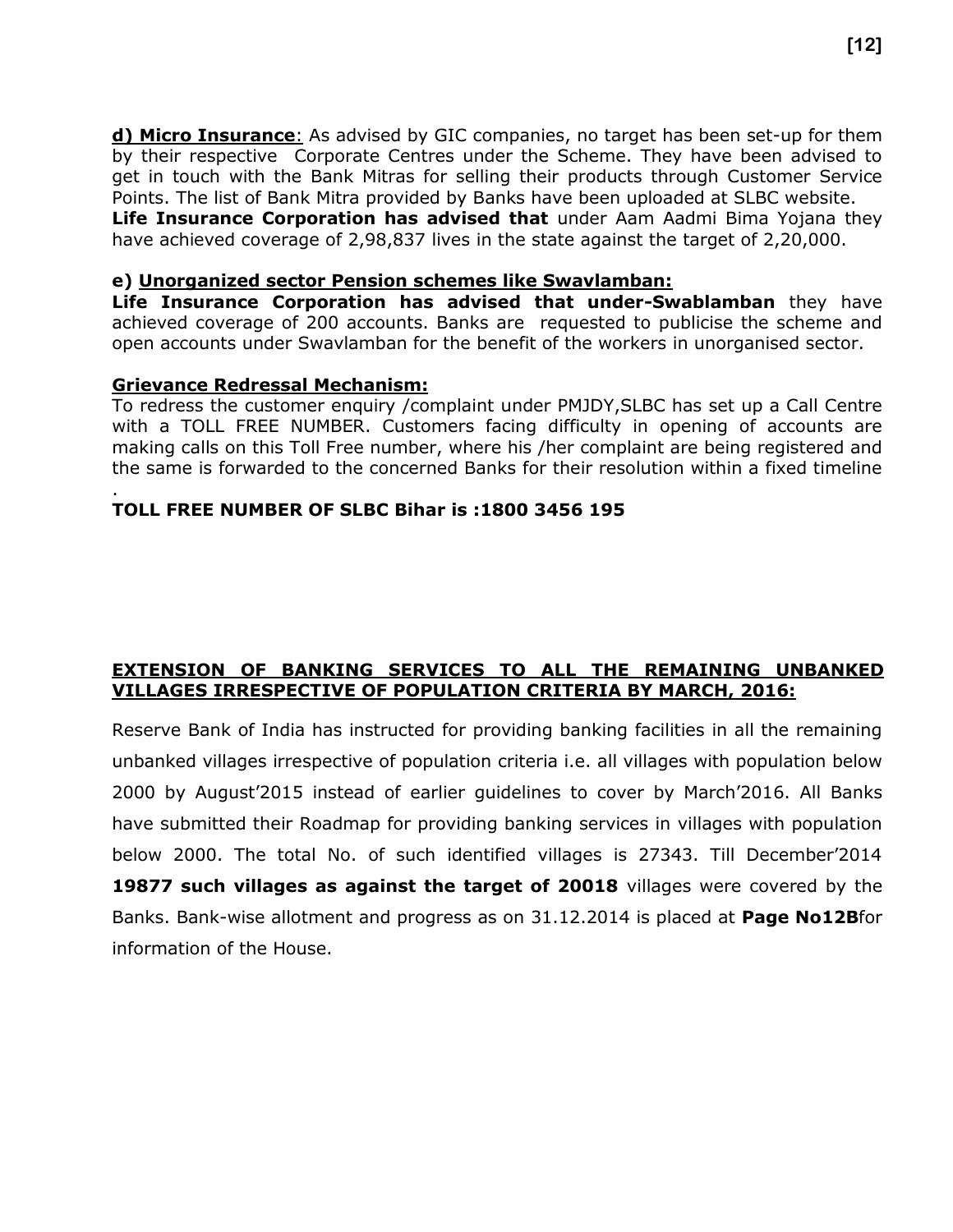# AGENDA-VIII

#### **GOVT. SPONSORED SCHEMES/ PROGRAMMES**

## **(A) PRIME MINISTER'S EMPLOYMENT GENERATION PROGRAMME (PMEGP**)

Against the physical target of 7648 projects, Banks have sanctioned 638 projects amounting to Rs. 16.25 Cr up to the quarter ending Dec'2014. The information on loan sanctioned & disbursed by Banks is provided at Page No. 13A of the Agenda Book for information of the House. Adequate applications have now reached the Branches and all Banks are requested to give desired thrust towards financing under PMEGP and make efforts towards achievement of their annual target.

# **(B) NATIONAL URBAN LIVELIHOOD MISSION (NULM)-SELF EMPLOYMENT PROGRAMME**

Urban SHGs are to be provided financial support under the National Urban Livelihood Mission (NULM) and the target in this regard has been given to the state by Govt. of India. In 42 Urban Local Bodies (ULBs) the state has been given target for financing under Self Employment Program (SEP), Social Mobilization & Institution Development (SM&ID) and Support to Urban Street Vendors (SUSV).

Bank wise target of NULM distributed in all 38 district is placed at page No 13B

As allocation of wards has been done among the banks, the applications pertaining to a specific ward should be disposed by the bank/bank branch which has responsibility of the ward.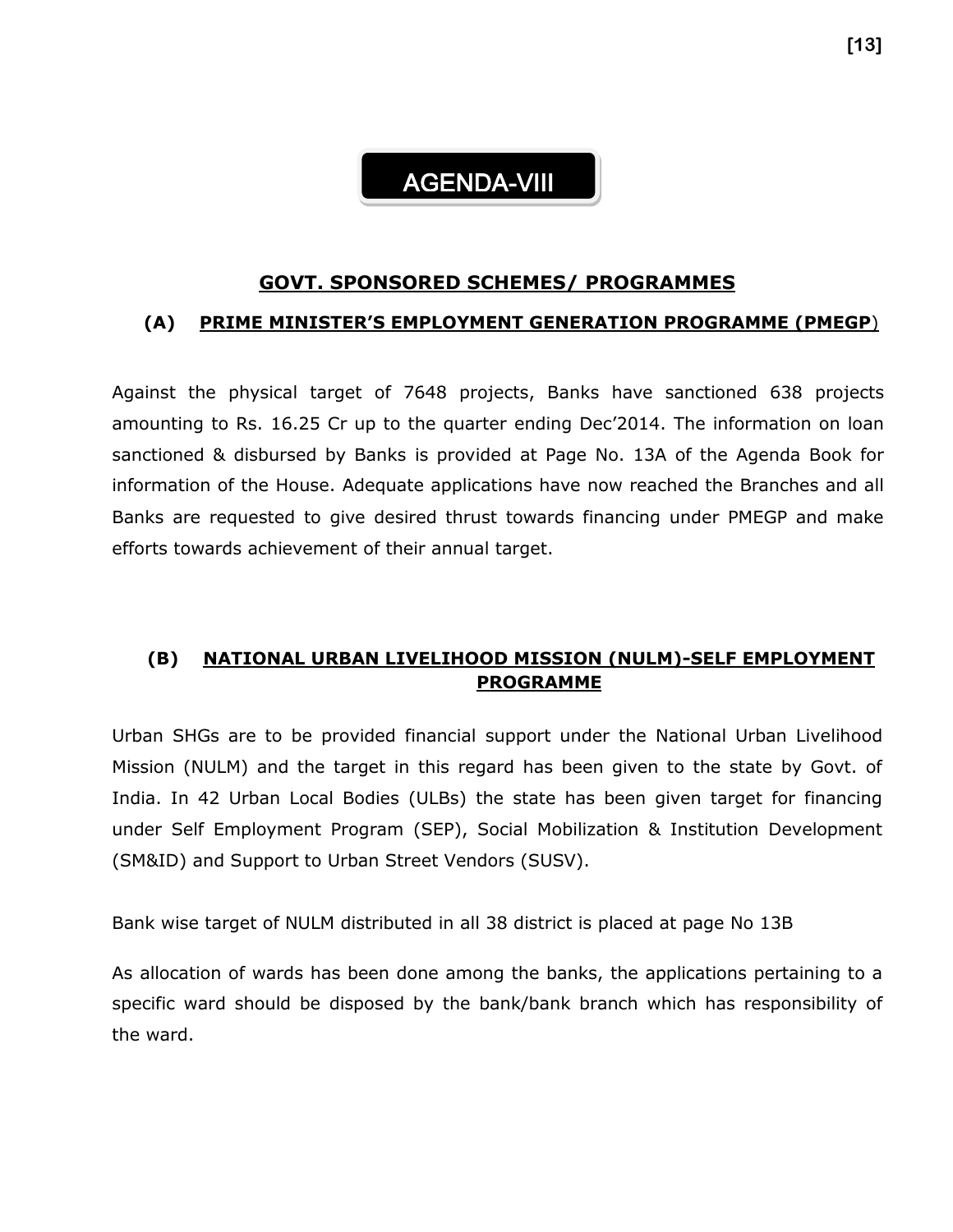AGENDA-IX

## **FINANCE TO SELF HELP GROUPS (SHGs)**

SHGs play a very crucial and effective role in providing timely and adequate credit and other financial services to the vulnerable and weaker sections resulting in overall economic development of the society and Banks play a facilitating role through credit linkages to them. Banks have opened savings bank account of 73624 SHGs and have credit-linked 35111 SHGs up to the quarter ending Dec'2014 of the financial year 2014-15, with total Bankfinance of Rs. 192.74 Crore. Bank wise SHG savings and credit-linkage, on the basis of data provided by BRLPS, up to the quarter ending Dec'2014 is furnished on Page 14A.

The target for savings linkage of 150000 SHGs and Credit linkage of 1,00,000 SHGs has been distributed among Banks for achievement during the current Financial year. Banks need to pay more attention towards bank & credit linkage of SHGs and work in tandem with JEEVIKA to achieve the desired level of growth in this hugely potential business segment.

In the  $48<sup>TH</sup>$  SLBC meeting dated 27.05.2014, uniform Savings Linkage and Credit Linkage format for first dose of financing to SHGs was adopted by the House.This common format has been circulated among the banks and is also uploaded on the SLBC website. In the 23<sup>rd</sup> SLBC sub-committee on SHGs and RSETI held on 23.12.2014, all banks were requested to arrange for printing of only new formats after exhaustion of the current stock.

The Reserve Bank of India has already advised the detailed guidelines for operationalisation of the Interest Subvention Scheme under NRLM for SHG credit. All Banks are requested to provide the stipulated interest- subvention to all eligible SHG accounts.

The Minutes of the 23<sup>rd</sup> Sub-committee meeting on SHGs and RSETI held on 23.12.2014 is placed at page no. 14C to 14E for information of the House.

#### **JOINT LIABILITY GROUP**

Against the yearly target of 50,000 units, Banks have sanctioned 39534 number of JLGs amounting to Rs. 350.01 Crores up to the quarter ending Dec'2014 of the F.Y. 2014-15. The RRBs have performed much better than the Commercial Banks in this regard. As SHG & JLG are important tools to reach the so far financially excluded rural people, all Banks are requested to enhance financing under these schemes during F.Y. 2014-15. The Bank-wise performance under JLG is placed at Page No 14B for information of the House.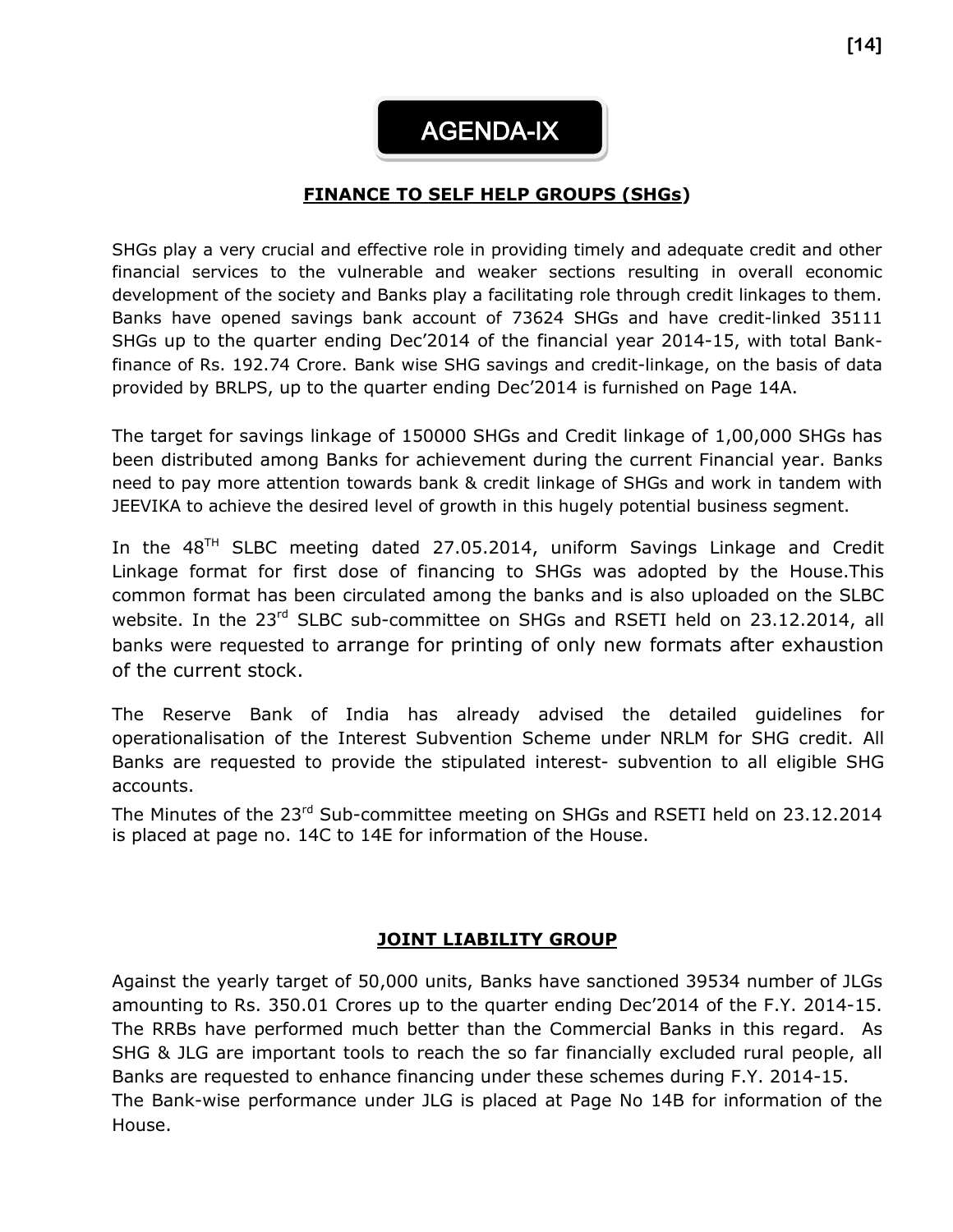# **KISAN CREDIT CARD (KCC)**

## **REVIEW OF PROGRESS AS ON 31.12.2014**

A summarised statement of Kisan Credit Cards issued by Commercial Banks, RRBs and Co-operative Banks, vis-à-vis their respective targets, up to the third quarter of FY 2014-15 is given below:

|                   |              |            | <b>Sanctioned (No.)</b> | $\frac{0}{0}$ |            |
|-------------------|--------------|------------|-------------------------|---------------|------------|
| <b>Banks</b>      | Target (No.) |            | <b>Achievement</b>      |               |            |
|                   | <b>New</b>   | <b>New</b> | <b>Renewal</b>          | <b>TOTAL</b>  | <b>New</b> |
| Comm. Banks       | 903944       | 509995     | 366109                  | 876104        | 56.42      |
| <b>RRBs</b>       | 537590       | 251358     | 753426                  | 1004784       | 46.76      |
| <b>TOTAL</b>      | 1441534      | 761353     | 1119535                 | 1880888       | 52.82      |
| Co-op. Banks      | 58466        | 10046      | 100732                  | 110778        | 17.18      |
| <b>GRANDTOTAL</b> | 1500000      | 771399     | 1220267                 | 1991666       | 51.43      |

It is evident from the above Table that Banks operating in the state have sanctioned loans to a total of 1991666 beneficiaries (New-771399 & Renewal-1220267) under KCC amounting to Rs. 16754.22 Crore during the FY 2014-15 while during the same period last year, only 1935388 beneficiaries were extended loans under KCC, the amount involved being Rs.12441.37 Crore.

Thus, Y-o-Y growth of 03% and 35% has been witnessed in terms of no. of KCCs issued and amount of finance extended, respectively. Bank-wise & District-wise performance is furnished on Page No. 16A & 16B.

#### **PROVIDING KCC TO ALL ELIGIBLE AND NON-DEFAULTER FARMERs**

In the light of the directives issued by the Ministry of Finance, Government of India, Kisan Credit Card is to be provided to all eligible and non-defaulter farmers. Modified Common Application Form, format of affidavit (for loan upto Rs. 50,000) and Checklist for KCC loan has been provided to the Agri Department, GoB with a request to circulate the same down the line to facilitate generation of loan applications from all eligible farmers. The Agriculture Department, GoB has been requested to provide village-wise list of eligible farmers to Banks, to enable them to extend credit facility to all such farmers.

The Revenue & Land Reforms Department, GOB is requested to arrange for timely issuance of the LPCs complete in all respect on the new formats, by the Revenue Authorities at the Circle level.

## **Private Sector Banks have also been assigned crop loan targets but their achievement up to Dec'2014 in this regard, is less than 10%.**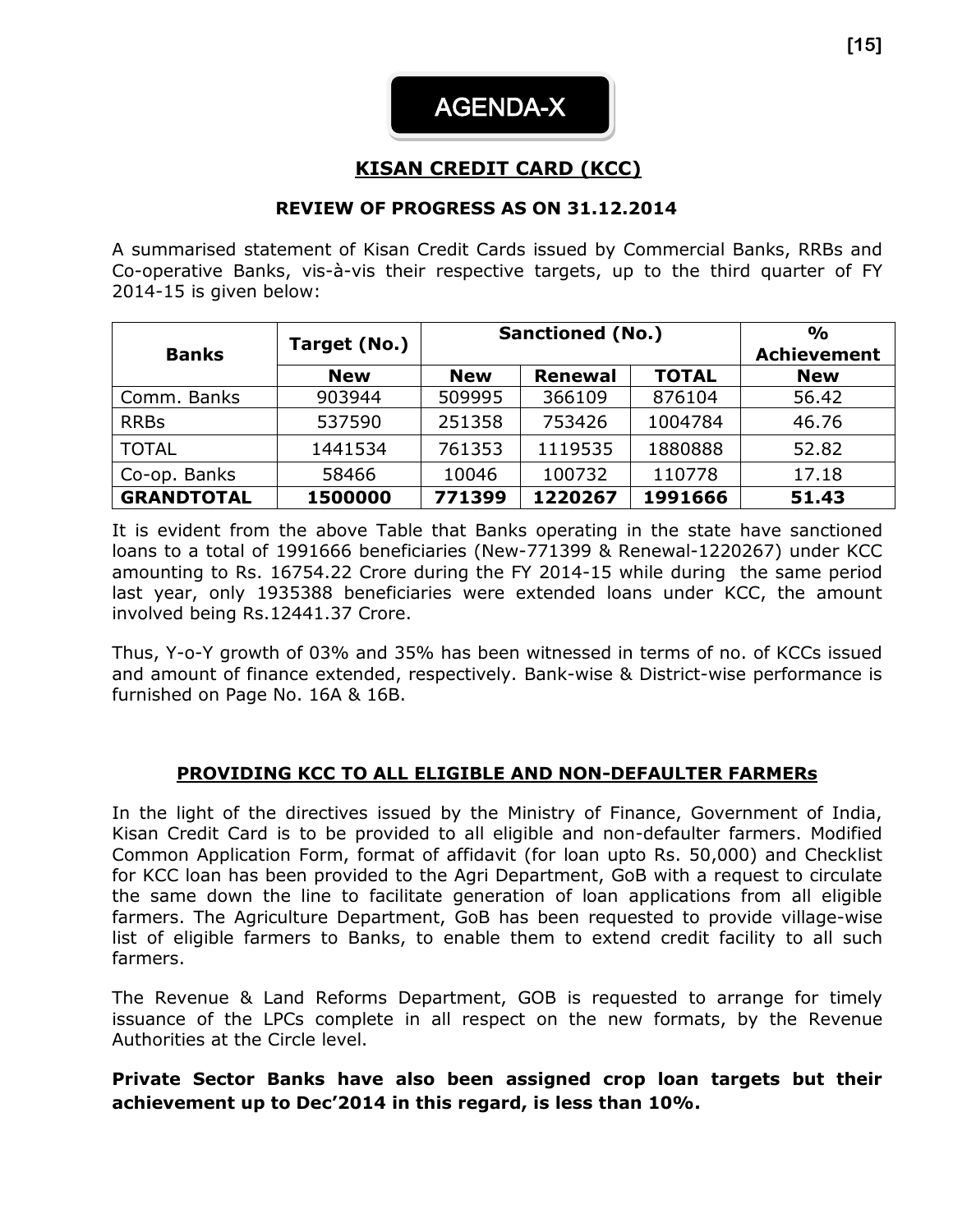# **ISSUANCE OF ATM CARDS TO KCC HOLDERS**

As per RBI instructions, all KCC borrowers are to be issued ATM cum Debit Cards. The Bank-wise information on ATM Cards issued to KCC borrowers is placed at Page No 16C of the Agenda Book for information of the House. All Banks are requested to ensure that ATM cards are issued to all eligible KCC borrowers both at the time of new sanction as well as renewal of KCC.

## **CROP INSURANCE SCHEME**

As per information received from Patna Regional Office of Agriculture Insurance Company of India Ltd, 891756 farmers have been covered under WBCIS Kharif 2014, 391249 farmers have been extended the benefit of crop insurance coverage under MNAIS Kharif 2014. Thus, a total of 1283005 farmers have been provided the crop insurance cover, the sum insured being Rs. 2385.33 Crores and the area covered being 1326622.93 hectares by Agriculture Insurance Company of India Ltd. The information on crop insurance received from three insurance companies are as under:

| <b>NAME OF</b><br>THE INSURANCE COMPANY                     | <b>NO. OF FARMERS</b><br><b>WHOSE CROPS</b><br><b>INSURED</b> | <b>AREA</b><br>(IN HA.) | <b>SUM</b><br><b>INSURED</b><br>(INCR) |
|-------------------------------------------------------------|---------------------------------------------------------------|-------------------------|----------------------------------------|
| <b>Agriculture Insurance Company Of</b><br><b>India Ltd</b> | 1283005                                                       | 1326622.93              | 2385.33                                |
| <b>Chola Mandalam</b>                                       | 346759                                                        | 53227.57                | 39.25                                  |
| <b>SBI General Insurance</b>                                | 96145                                                         | 76917                   | 173.06                                 |
| <b>TOTAL</b>                                                | 1725909                                                       | 1456767.50              | 2597.64                                |

Thus, as per information received from the above said 3 insurance companies, a total of 1725909 farmers have been provided crop insurance cover, the sum insured being Rs. 2597.64 Crores and the area covered being 1456767.50 hectares.

Controlling Head of all banks operating in the State have been requested to instruct their operating functionaries to ensure to cover all the crop loans under crop insurance and the claims of agriculture crop insurance should be credited into the beneficiary's account within 15 days of receipt of claim and no interest should be charged in the loan account of borrowers on the claim amount, for the period beyond 15 days of receipt of claim till the date of credit. In case of interest being applied on the claim amount credited with delay beyond 15 days, it should be refunded to the beneficiaries. Controlling Head of all banks operating in the State have also been requested to instruct their operating functionaries to ensure submission of statement of crop insurance at monthly intervals to the Insurance Companies. It should also be ensured that the statement so submitted is complete in all respects.

The position of insurance as advised by Agriculture Insurance Company of India Ltd, M/s Chola Madalam and SBI General Insurance co. Ltd. is furnished on Page- 16D to 16I.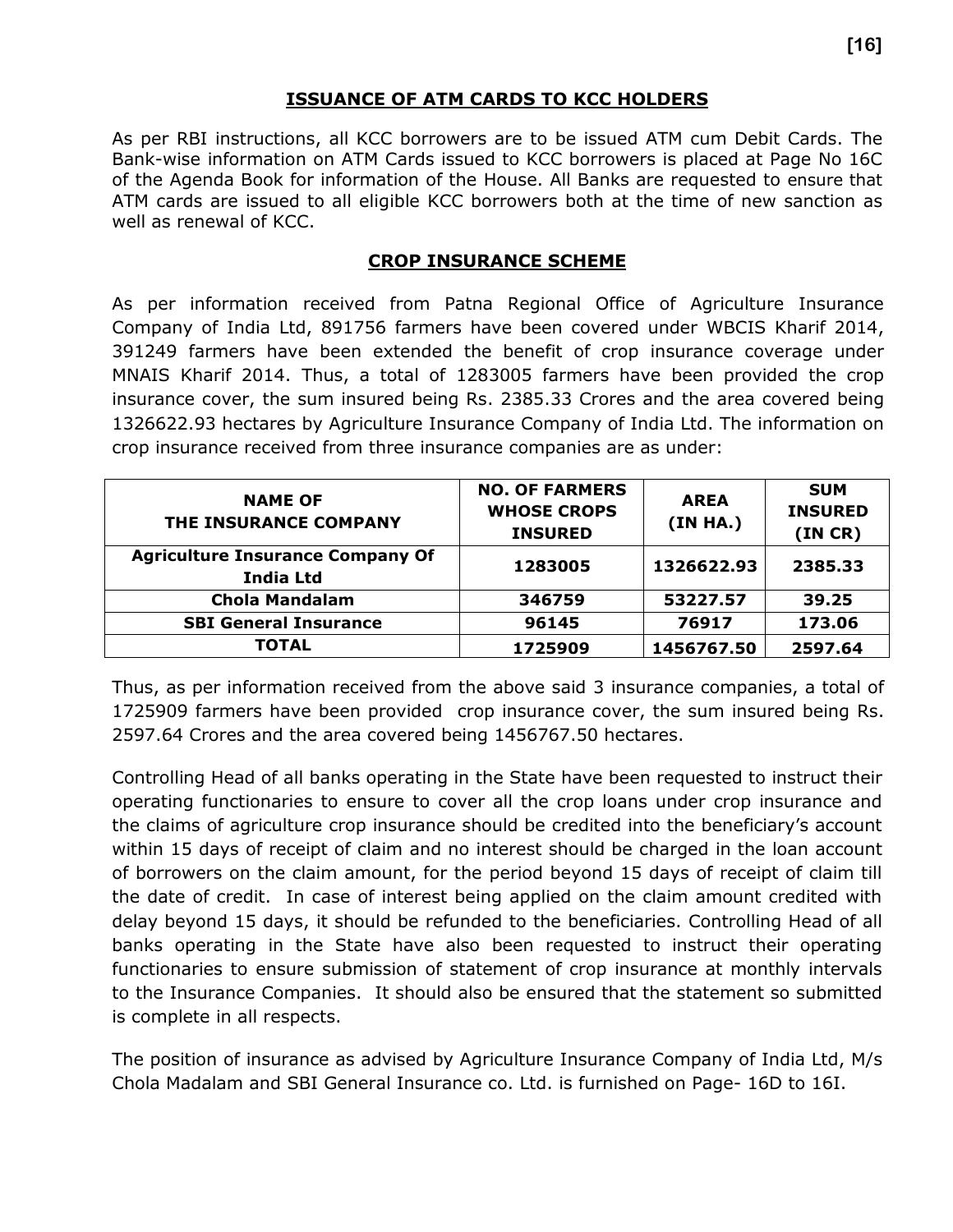#### **DAIRY, FISHERY & POULTRY**   $\overline{\phantom{a}}$

Banks have sanctioned loans amounting to Rs 320.20 Crore to 19252 beneficiaries under various Dairy schemes, Rs. 20.30 Crore to 1967 beneficiaries under Fishery schemes and Rs. 73.43 Crore to 1083 beneficiaries under Poultry schemes up to the quarter ending Dec'2014 of FY 2014-15. Bank wise performance is furnished on page no. 17A to 17C.

The issue of non-receipt of subsidy in the accounts of dairy borrowers, due to various reasons has been raised by LDMs. The State Govt. is requested to streamline the system of release of subsidy in the accounts of dairy borrowers, as non-receipt of subsidy in loans disbursed during 2013-14 is coming in the way of fresh disbursement under the scheme.

## **FARM MECHANISATION**

Against the financial target of Rs.2221.87 Crore for the year 2014-15, Banks have sanctioned loans amounting to Rs. 528.27 Crore to 19523 farmers for purchasing farm equipments. While during the same period last year Banks could sanction loans amounting to Rs 490.27 Crore to 11320 farmers, registering Y-o-Y growth of 08% in terms of amount sanctioned. Bank-wise target and performance is furnished on Page no. 17D for information.

Controlling head of all Banks are requested to advise their branches to initiate requisite measures so that the target set under the scheme is achieved.

#### **ADVANCES GRANTED TO UNITS PROVIDING STORAGE FACILITY**

Banks have sanctioned loans amounting to Rs. 53.69 Crore to 230 farmers for storage facility during the financial year 2014-15. All banks are requested to pay more attention towards financing under the scheme as there is a huge demand for storage facility.

Bank- wise target and performance is furnished on Page No. 17E for information.

#### **AGRICULTURE TERM LOAN (ATL**)

Against the financial target of Rs.10343.96 Crore for the year 2014-15, Banks have sanctioned loans amounting to Rs. 10087.89 Crore to 443449 farmers.

Bank-wise target and performance is furnished on Page no. 17F for information.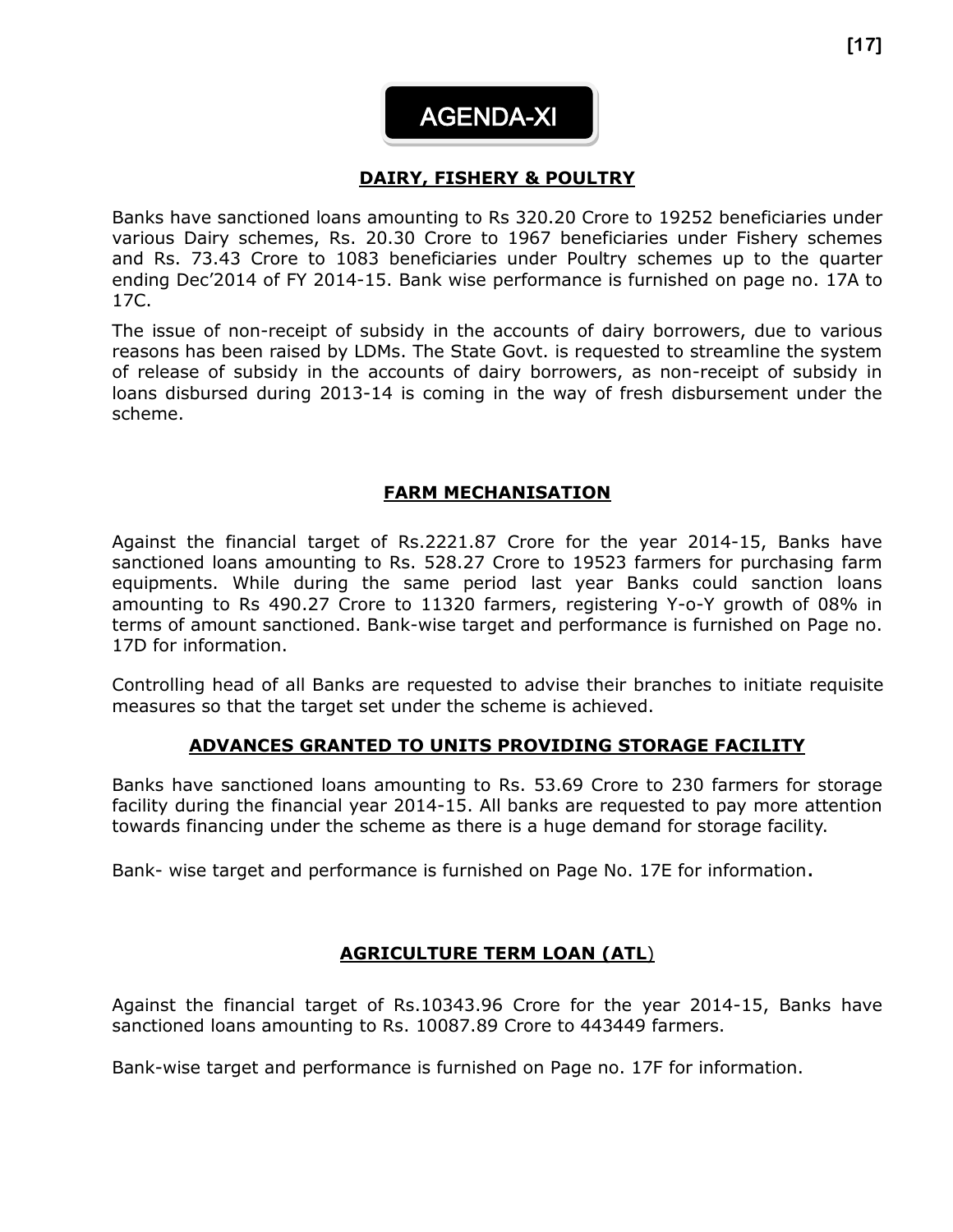# **CD RATIO (As on 31.12.2014)**

|                              |                 |                 | (Rs. in Crore)  |
|------------------------------|-----------------|-----------------|-----------------|
| <b>Bank</b>                  | <b>Deposits</b> | <b>Advances</b> | <b>CD</b> ratio |
| Comm. Banks                  | 179104          | 68742           | 38.38           |
| Co-op. Banks                 | 1869            | 959             | 51.29           |
| <b>RRBs</b>                  | 20111           | 10629           | 52.85           |
| Total                        | 201084          | 80330           | 39.95           |
| <b>RIDF</b>                  |                 | 4419            |                 |
| Total (Advances +RIDF)       | 201084          | 84749           | 42.14           |
| Investment                   |                 | 7183            |                 |
| Grand Total (Adv.+RIDF+Inv.) | 201084          | 91932           | 45.72           |

As at the end of Dec'2014, CD Ratio of the state stood at 42.14% which shows an increase of 101 basis points as compared to Dec'2013. Due to large amount of advances written off every year, CD Ratio has also been adversely affected. If write-off to the tune of Rs.304.86 Crores had not taken place during the period, the CD ratio of the State would have increased by another 16 bps. The CD ratio of the State would have improved further by 487 basis points, had the State Government utilised the total amount of Rs.9784.85 Crore (as on 31.12.2014), sanctioned under RIDF. As on  $31<sup>st</sup>$  Dec, 2014 only 45% of the amount sanctioned was utilised by the Government of Bihar.

Munger (23.59%) and Siwan (23.25%) are the only two districts in the state having less than 25% CD ratio as on 31.12.2014. Controlling Head of Banks having lead responsibility in these districts are requested to instruct the respective LDMs to coordinate with all Banks operating in the district and intensify efforts for improving CD ratio in the district.

Bank-wise and district-wise details are furnished on Page no. 21A to 21D.

It is pertinent to mention here that an amount of Rs.7768.81 Crores have been financed to units functioning in Bihar by SBI, PNB, Union Bank of India, Allahabad Bank, Corporation Bank, Indian Overseas Bank, Punjab & Sind Bank, State Bank of Bikaner & Jaipur, Federal Bank and Axis Bank by their branches operating outside the State and the amount has been taken into account for calculating the CD ratio as per guidelines issued by the Reserve Bank of India vide its circular No.- RPCD.LBS.BC.No.47/02.13.03/2005-06 dated 9th November 2005.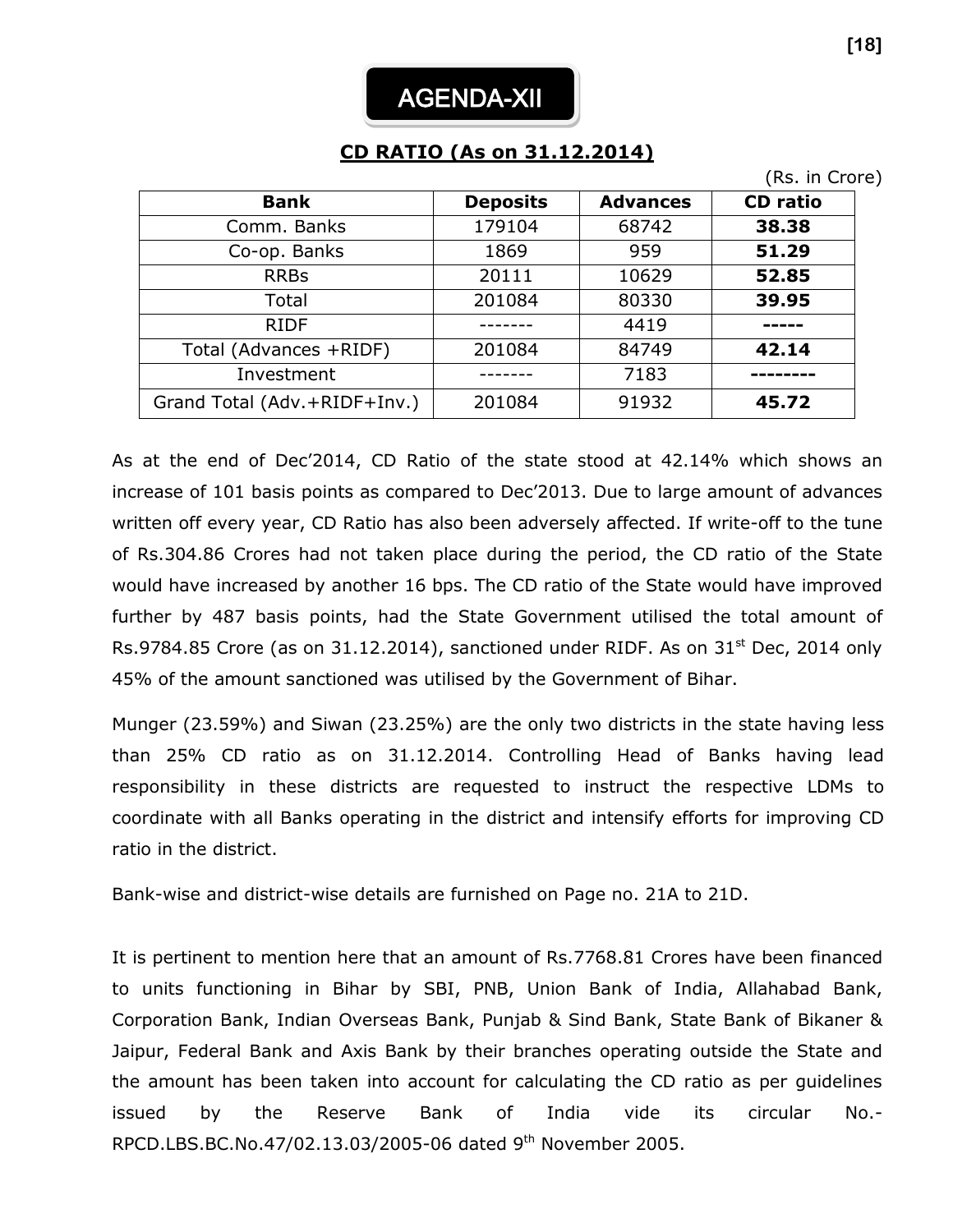# **RECOVERY**

| A summary of the recovery data (as on 31.12.2014) is given below. | (Rs.in Crore)        |                         |                   |
|-------------------------------------------------------------------|----------------------|-------------------------|-------------------|
| <b>Bank</b>                                                       | <b>Demand raised</b> | <b>Amount recovered</b> | <b>Recovery %</b> |
| Comm. Banks                                                       | 18896                | 11557                   | 61.16             |
| Co-op. Banks                                                      | 698                  | 210                     | 30.08             |
| <b>RRBs</b>                                                       | 4857                 | 4340                    | 89.37             |
| Total                                                             | 24451                | 16107                   | 65.87             |

Recovery percentage is at 65.87% of the total demand raised by Banks as on  $31<sup>st</sup>$  Dec, 2014. The recovery position needs improvement to drive the financing by Banks in the State. While the Banks are following up with the borrowers for recovery of their dues, the State government is requested to help the Banks in their efforts. A better recovery culture will act as an incentive for Banks to lend more.

Bank-wise position of recovery as on 31.12.2014 is furnished on Page No. 21E.

With regard to disposal of top ten certificate cases of the districts, the progress has not been very encouraging. The State Government is requested to sensitize the functionaries at district level to give adequate attention towards disposal of certificate cases, execution of Possession Notice under SARFAESI Act and action against big defaulters of the district so that Banks may recover their dues from the defaulters. In the first Sub-Committee meeting of SLBC on Industries held on 30.10.2013, it was decided that monthly meeting should be conducted by SDC (Banking) in each district on Recovery & Certificate Case related issues of Banks. The State Govt. is requested to suitably instruct the district authorities to hold the said meeting in all Districts on regular basis & all recovery related issues of Banks are discussed therein.

# **NPAs & WRITE-OFF**

As on 31.12.2014, overall position of NPAs and the amount of loans written off is as under:

(Rs. in Crore)

| <b>Banks</b> | <b>Total</b><br>Adv. | <b>Total</b><br><b>NPA</b> | $%$ of<br><b>NPA</b> | Amt.<br>written-off |
|--------------|----------------------|----------------------------|----------------------|---------------------|
| Comm. Banks  | 60973                | 4136                       | 6.78                 | 305                 |
| Co-op. Banks | 959                  | 305                        | 31.78                |                     |
| <b>RRBs</b>  | 10629                | 447                        | 4.21                 |                     |
| <b>Total</b> | 72560                | 4888                       | 6.74                 | 305                 |

NPA of Banks at 6.74% is a matter of great concern. All steps should be taken for bringing the NPA level below 3%.

Amount Written off and Segment-wise details of NPA amount is furnished on Page No. 21F for discussion and review by the House.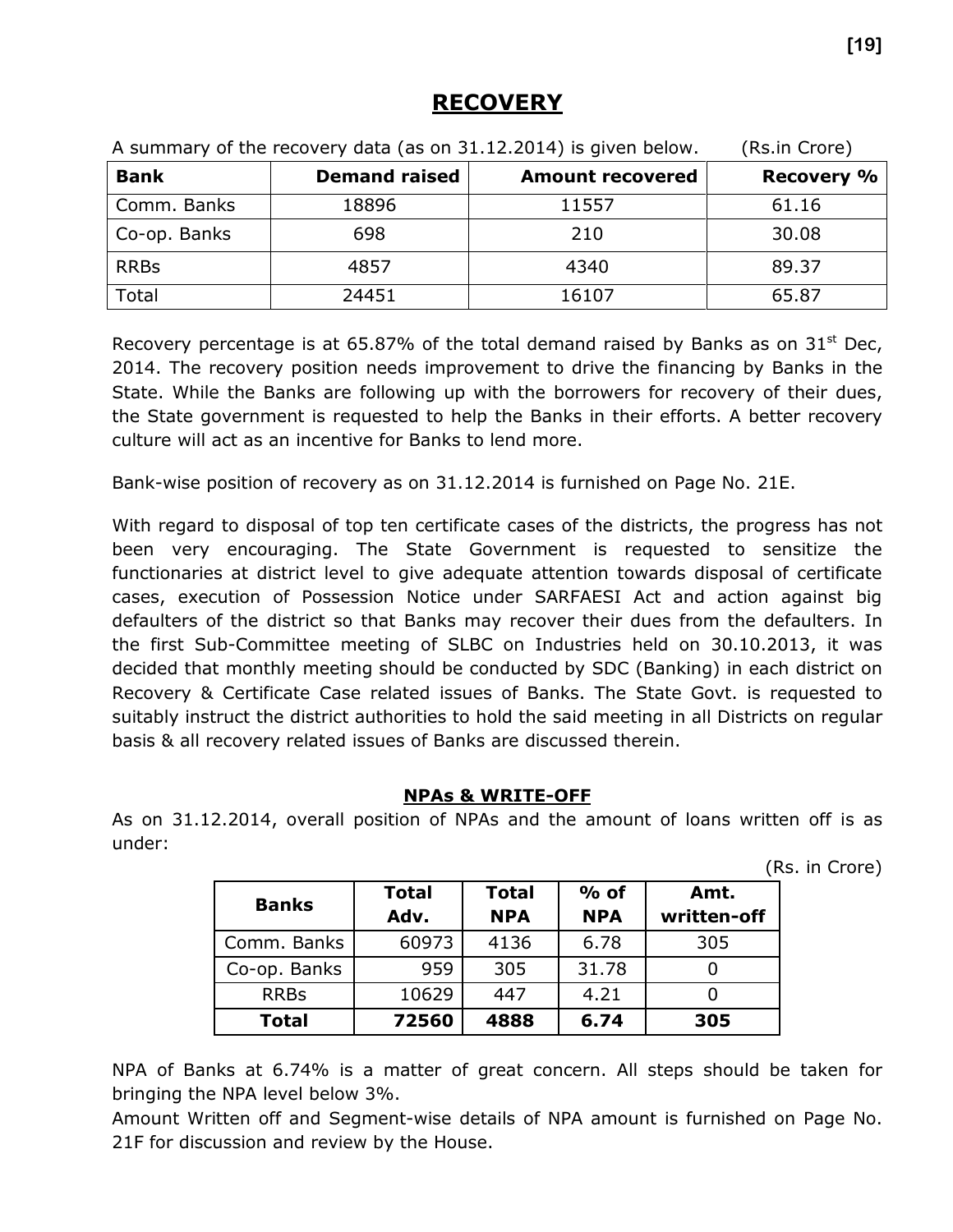## **CERTIFICATE CASES & DISPOSAL OF TOP 10 CASES**

As on 31.12.2014, overall position of Certificate Cases filed by all Banks is furnished below:

| <b>Banks</b> | <b>Total Cases</b><br>$(No.)$ As on<br>30.09.2014 | <b>Total</b><br>Cases<br>(Amount)<br>As on<br>30.09.2014 | Cases<br>filed<br>(No.)<br>(During<br>the<br>quarter) | Cases<br>filed<br>(Amount)<br>(During<br>the<br>quarter) | Cases<br>disposed<br>of (No.)<br>(During<br>the<br>quarter) | Cases<br>disposed<br>оf<br>(Amount)<br>(During<br>the<br>quarter) | Pending<br>Cases (No.)<br>As on<br>31.12.2014 | Pending<br>Cases<br>(Amount)<br>As on<br>31.12.2014 |
|--------------|---------------------------------------------------|----------------------------------------------------------|-------------------------------------------------------|----------------------------------------------------------|-------------------------------------------------------------|-------------------------------------------------------------------|-----------------------------------------------|-----------------------------------------------------|
| Comm         | 336995                                            | 1720.00                                                  | 6669                                                  | 60.95                                                    | 2974                                                        | 31.21                                                             | 340690                                        | 1749.74                                             |
| $Co$ -op     | 34614                                             | 70.12                                                    | 0                                                     | 0                                                        | 0                                                           | 0                                                                 | 34614                                         | 70.12                                               |
| <b>RRBs</b>  | 30739                                             | 19.69                                                    | 254                                                   | 7.86                                                     | 1294                                                        | 2.61                                                              | 29699                                         | 24.94                                               |
| Total        | 402348                                            | 1809.81                                                  | 6923                                                  | 68.81                                                    | 4268                                                        | 26.13                                                             | 405003                                        | 1852.49                                             |

| It is evident from the above Table that during the second quarter of FY 2014-15, 6923       |
|---------------------------------------------------------------------------------------------|
| cases were filed and 4268 cases were disposed off and 405003 cases involving Rs.            |
| 1852.49 Crore are pending at different stages. A disturbing trend in this data is that the  |
| disposal rate of certificate cases is much slower than the fresh cases filed, which results |
| in increasing the no. and amount of pending cases in each quarter. This large amount of     |
| bad loans, if recovered and recycled, can further enhance disbursements by Banks. The       |
| list containing details of top 10 Certificate Cases of each district has been provided to   |
| the SDC-Banking of the respective districts for effecting recovery in these cases.          |
| However, very meagre recovery has been made in these accounts despite regular follow        |
| up by Banks at the district level. The State Government is requested to instruct the        |
| district-administration of all districts to initiate requisite steps at their end for early |
| disposal of the top 10 Certificate Cases. At the same time, Block-level recovery camps      |
| on the lines of credit camp, need to be organised which will help Banks in improving        |
| their asset quality besides conveying a message to the borrowers, for timely repayment      |
| of loans.                                                                                   |

The list of district wise top 10 certificate cases are furnished on page no. 21 H TO 21 K. Bank-wise no. of certificate cases pending with amount is furnished on Page No. 21G.

<sup>(</sup>Rs. in Crore)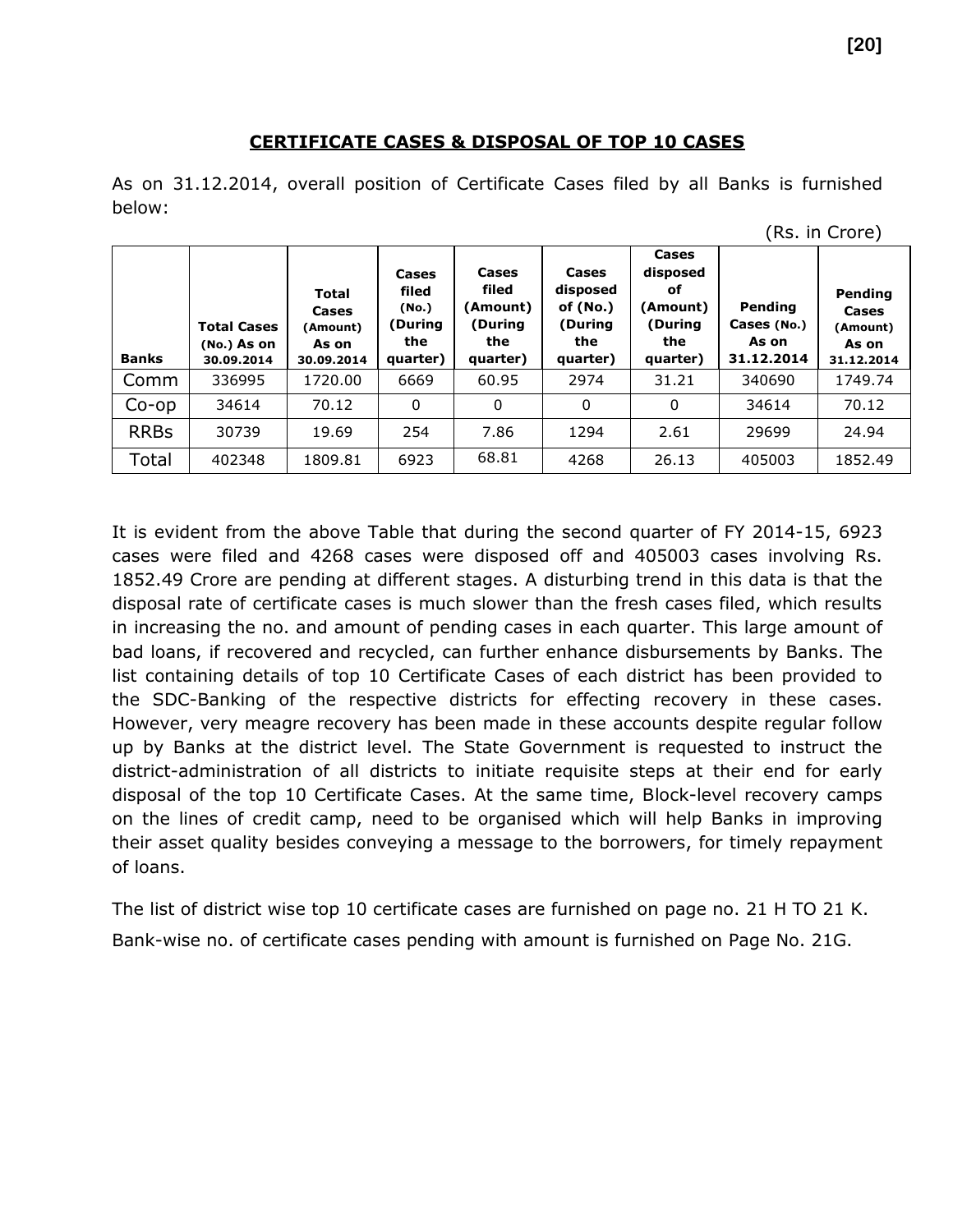#### **PRIORITY SECTOR LENDING**

As on 31.12.2014, the Benchmark of 40% for Priority Sector advances has been achieved by majority of the Banks. The House may notice that the ratio of Priority Sector advances to total advances is as high as 69.63% in the State, which is well above the Benchmark. Bank-wise position is furnished on Page No. 21L & 21M.

#### **AGRI CREDIT**

At the State level, the ratio of Agri Credit to Total Advances stands at 39.40% as on 31.12.2014, against the national benchmark of 18%. However, a few Banks have failed to achieve the benchmark. Bank-wise position is furnished on Page No. 21L.

#### **DIFFERENTIAL RATE OF INTEREST (DRI)**

As on  $31<sup>st</sup>$  Dec, 2014 the aggregate advances level under DRI Scheme stands at Rs. 67.01 Crore, which is 0.10 % of the total advances of Rs.66568.11Crore as on 31.03.2014.

A total of 2787 beneficiaries were provided loans amounting to Rs. 4.92 Crore under DRI Scheme during the period under review. Out of this, 297 beneficiaries were provided credit support of Rs. 0.68 Crore to complete their dwelling units under Indira Awas Yojana. Banks should provide more loans under the Scheme to the needy and eligible beneficiaries, and ensure maximum coverage of people belonging to SC/ST and women categories, apart from providing top-up Loans to the beneficiaries of Indira Awas Yojana. Also, Banks should step up financing to the rural artisans like carpenters, blacksmiths, washermen, cobblers etc. under the Scheme. Bank-wise position is furnished on Page No. 21M to 21N.

#### **WEAKER SECTION**

Total loan extended by Banks to the weaker section, as on  $31<sup>st</sup>$  Dec' 2014 was Rs. 21099.69 Crore out of the aggregate advances of Rs.72560.31 Crore i.e. 29.08% of the total advances, against the benchmark of 10%. Further, as percentage of Priority Sector Advances, the achievement comes to 41.76% which is much better than the Benchmark of 25%.

Bank-wise position is furnished on Page No. 21M.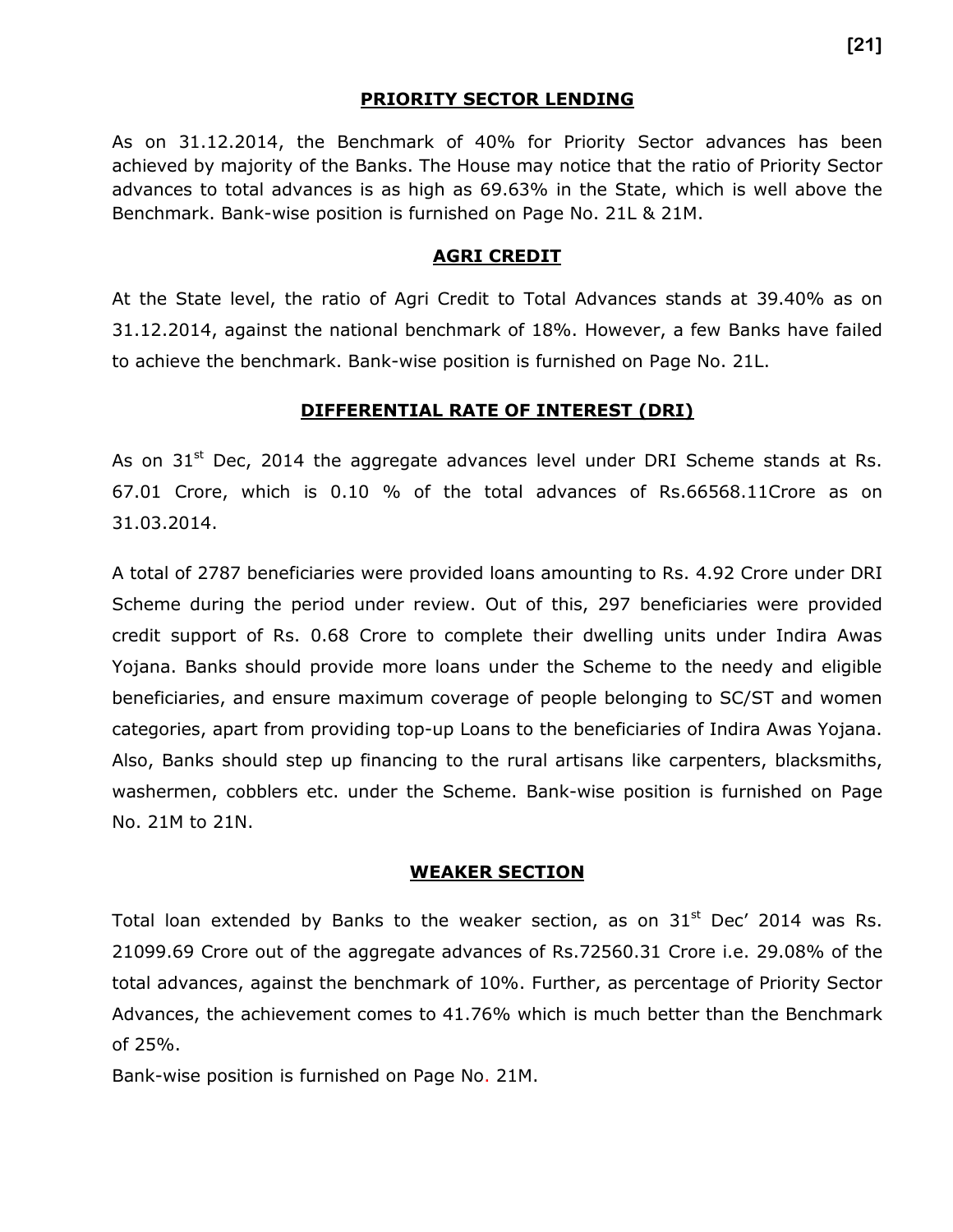# **AGENDA-XIII**

#### **OPENING OF NO-FRILL ACCOUNTs AND TRANSACTIONS DONE BY BCAs**

As per information received from Banks, a total of 7399649 No-Frill accounts were opened up to the third quarter of FY 2014-15. Thus, a total of 21123118 No-frill accounts have been opened till  $31<sup>st</sup>$  Dec, 2014 since inception. Out of these, 15327386 accounts are operational.

Bank & District-wise details with respect to No Frill accounts opened and transactions carried out by BCAs is furnished on Page No. 22A to 22D.

#### **EXTENDING MOBILE BANKING AND INTERNET BANKING FACILITY**

All Banks should extend mobile Banking and internet Banking facility to customers as these are not only cost-effective but also adds to customer-convenience. As per information received by SLBC, Banks have provided Mobile Banking facility to 2520454 customers whereas the facility of Internet Banking has been provided to 1574662 customers. Controlling Head of all Banks operating in the State are requested to bestow their attention and initiate requisite steps for extending these facilities further as it would facilitate the service delivery of Banks.

Bank-wise information regarding Mobile Banking and Internet Banking facility provided is furnished on Page 22E.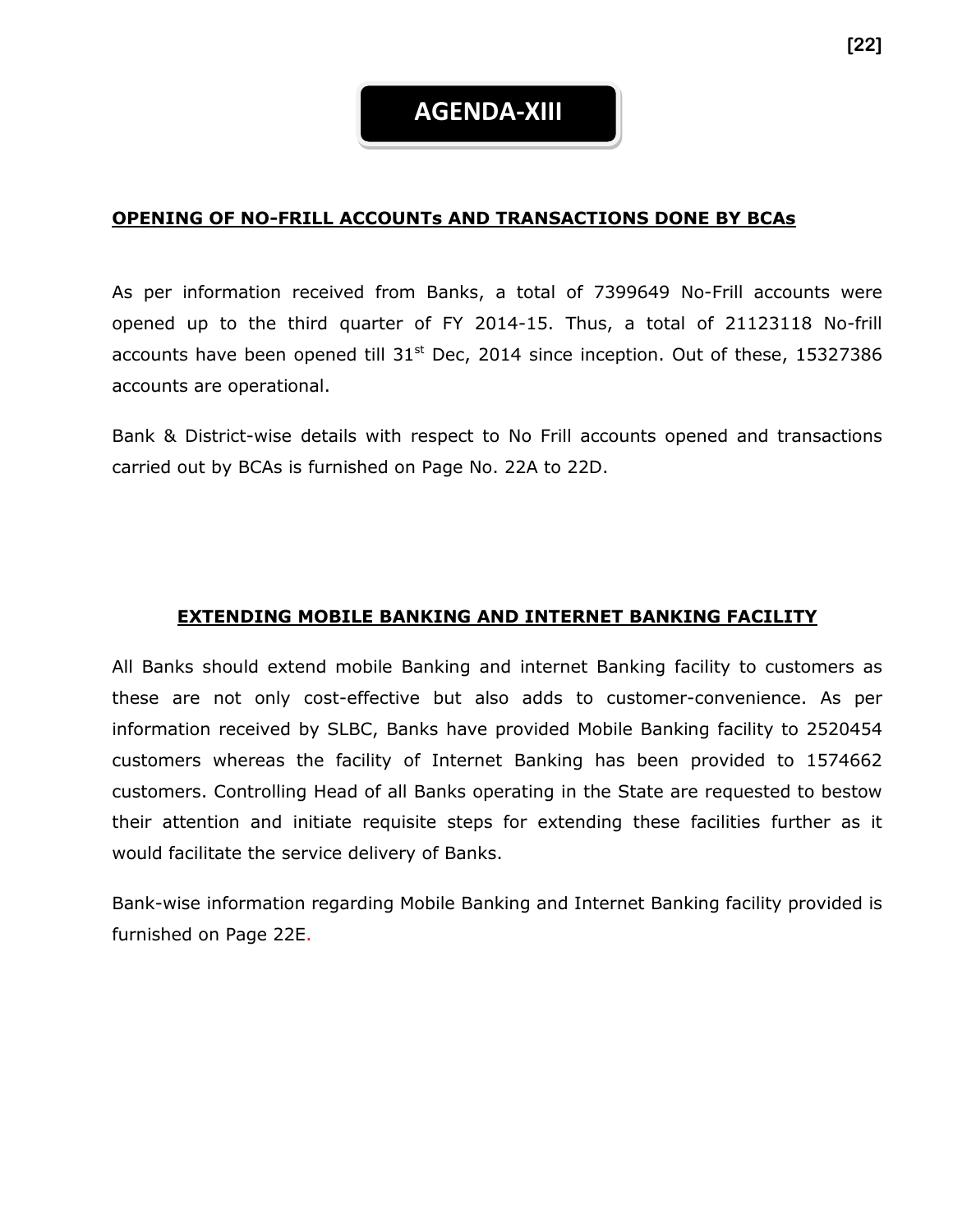# **AGENDA-XIV**

# **IMPLEMENTATION OF FINANCIAL INCLUSION PLANS IN LWE AFFECTED DISTRICTS**

The Government of India is regularly reviewing the progress made in implementing Financial Inclusion in Left Wing Extremist (LWE) affected districts in the State of Bihar with a focus on development of Infrastructure, Credit availability, Advocacy, Livelihood development etc. There are 15 LWE affected districts in Bihar.

Banks operating in these districts are implementing financial inclusion plans on a priority basis for extending Banking facilities to these LWE affected areas. Credit extension by Banks in quarter ended December'2014 in these districts is furnished below, which shows improvement in all the districts, over the same period during the last Financial Year:

| SL.<br>No.     | <b>District</b> | <b>Disbursement</b><br>under ACP during<br>the quarter ended<br><b>December'2014-15</b><br>(Rs. in Lakh) | <b>Disbursement</b><br>under ACP during<br>the quarter ended<br><b>Decmber'2013-14</b><br>(Rs. in Lakh) | Growth<br>(%) |
|----------------|-----------------|----------------------------------------------------------------------------------------------------------|---------------------------------------------------------------------------------------------------------|---------------|
| 1              | Arwal           | 30689                                                                                                    | 21560                                                                                                   | 42.34         |
| $\overline{2}$ | Aurangabad      | 121744                                                                                                   | 107024                                                                                                  | 13.75         |
| 3              | Bhojpur         | 153036                                                                                                   | 126772                                                                                                  | 20.72         |
| 4              | East Champaran  | 185856                                                                                                   | 146290                                                                                                  | 27.05         |
| 5              | Gaya            | 196760                                                                                                   | 155892                                                                                                  | 26.22         |
| 6              | Jamui           | 62741                                                                                                    | 55039                                                                                                   | 13.99         |
| 7              | Jehanabad       | 49662                                                                                                    | 39025                                                                                                   | 27.26         |
| 8              | Kaimur          | 115789                                                                                                   | 88222                                                                                                   | 31.25         |
| 9              | Munger          | 70299                                                                                                    | 59399                                                                                                   | 18.35         |
| 10             | Nalanda         | 116573                                                                                                   | 87599                                                                                                   | 33.08         |
| 11             | Nawada          | 62848                                                                                                    | 47405                                                                                                   | 32.58         |
| 12             | Patna           | 922806                                                                                                   | 782796                                                                                                  | 17.89         |
| 13             | Rohtas          | 167385                                                                                                   | 140433                                                                                                  | 19.19         |
| 14             | Sitamarhi       | 95037                                                                                                    | 80915                                                                                                   | 17.45         |
| 15             | West Champaran  | 184400                                                                                                   | 149905                                                                                                  | 23.01         |
|                | <b>TOTAL</b>    | 2535625                                                                                                  | 2088276                                                                                                 | 21.42         |

It is evident from the above that Banks have extended higher quantum of credit as compared to last year in the LWE affected districts.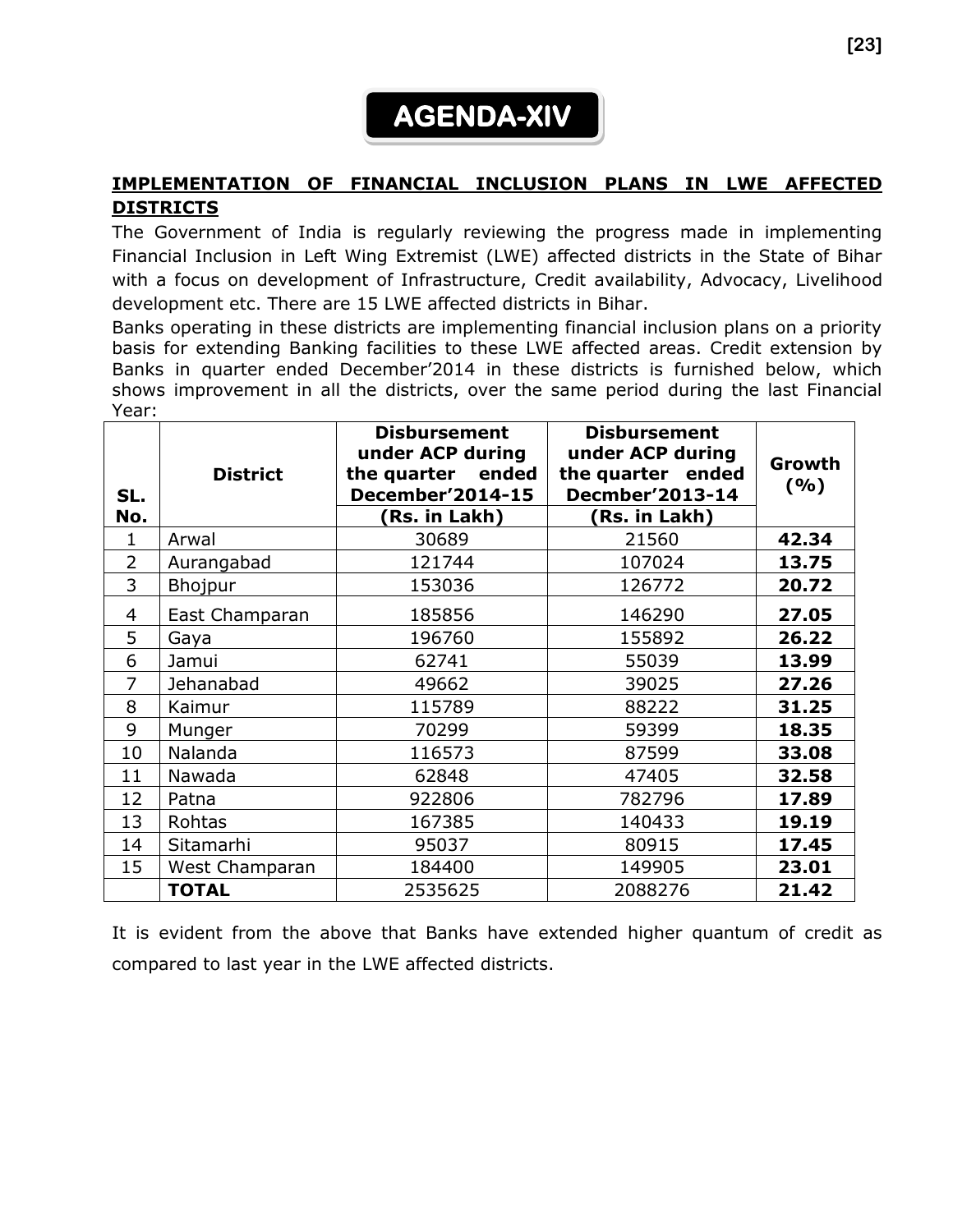# **AGENDA-XV**

# **INVESTIGATION OF CYBER FRAUD & COUNTERFEIT NOTES DETECTED BY BANKS**

As per the suggestion of DFS, Govt. of India, investigation of cyber frauds and other related issues is a regular agenda item of all SLBCs across the country. Controlling Head of all Banks operating in the State are requested to bring to the notice of the State Government occurrences of cyber fraud and detection of counterfeit notes so that appropriate steps may be initiated by the Government in this regard. At the State Head Quarter a separate wing has been established for speedy investigation and disposal of cases related to cyber crime.

**AGENDA-XVI**

#### **FUNCTIONING OF RURAL SELF EMPLOYMENT TRAINING INSTITUTEs (RSETIs)**

RSETIs are functional in all the 38 districts of the State. They are engaged in skill development of the unemployed youth for undertaking self employment venture/ wage employment. Up to the quarter ending Dec'2014 of the financial year, 523 training programmes have been organised and 14472 youth were imparted training by the RSETIs. Altogether 82832 persons have been trained by the RSETIs in the State by organizing 3471 programmes since inception. The detailed information pertaining to RSETIs in the State is placed on Page No. 25A for information.

Controlling Head of all Banks operating in the State have been requested to arrange to issue instructions to all their branches to sponsor at least 5 trainees in a financial year to the RSETI functioning in the district and also to provide credit-linkage to at least 5 RSETI trained persons in a financial year. This will help the trained youth to start their own venture and also improve the grading of RSETIs as settlement of trainees is a key parameter for grading by GoI.

Under the PMEGP Scheme, the beneficiaries are to be provided training before loan is disbursed to them. The KVIC, KVIB & DIC are requested to utilise the Training facilities available at the RSETIs for PMEGP beneficiaries.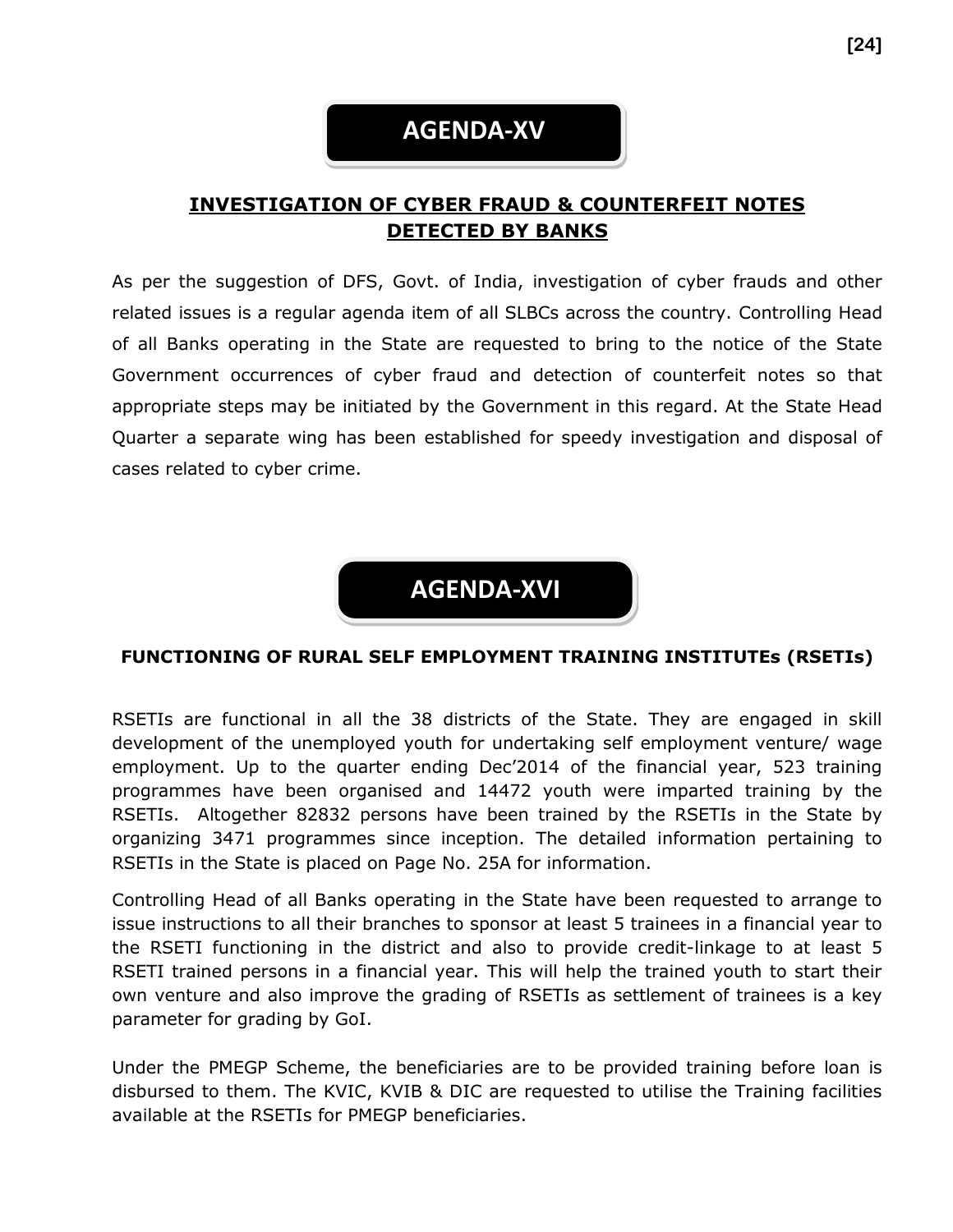#### **LAND ALLOTMENT AT RSETIs**

Reallotment of land in two districts [Sheikhpura & Sitamarhi] in connection with construction of RSETI building is pending. The state government has already advised the District Magistrates of these districts to make available/ reallocate land at the earliest so that building of RSETI may be constructed thereat. At Bhagalpur, possession of land has not been taken by the RSETI. The encroachment in the allotted land for RSETI at Jamui has come in the way of construction of building. State Govt. is requested to help resolve the issue to enable RSETI Jamui complete construction. All Banks which have been provided with land and fund, are requested to complete construction of RSETI building at the earliest.

#### **REIMBURSEMENT OF EXPENSES**

The State Govt. has directed the District Magistrates of all districts for payment of training expenses to concerned RSETIs. However there are still many instances of bills pending with distt. authorities. The Deputy Secretary, MoRD, GoI, New Delhi has advised that MoRD would be reimbursing the cost of training BPL candidate in RSETIs which are graded A/B/AA/AB/BA/BB through the State Rural Livelihood Mission.

The modalities for reimbursement of training expenses of RSETI has been provided by MoRD. Modalities for reimbursement of training cost of RSETIs for 2013-14 has been advised to all banks having RSETI responsibilities. Banks are requested to submit reimbursement claim for 2013-14 to SRLM, Govt. of Bihar at the earliest for settlement.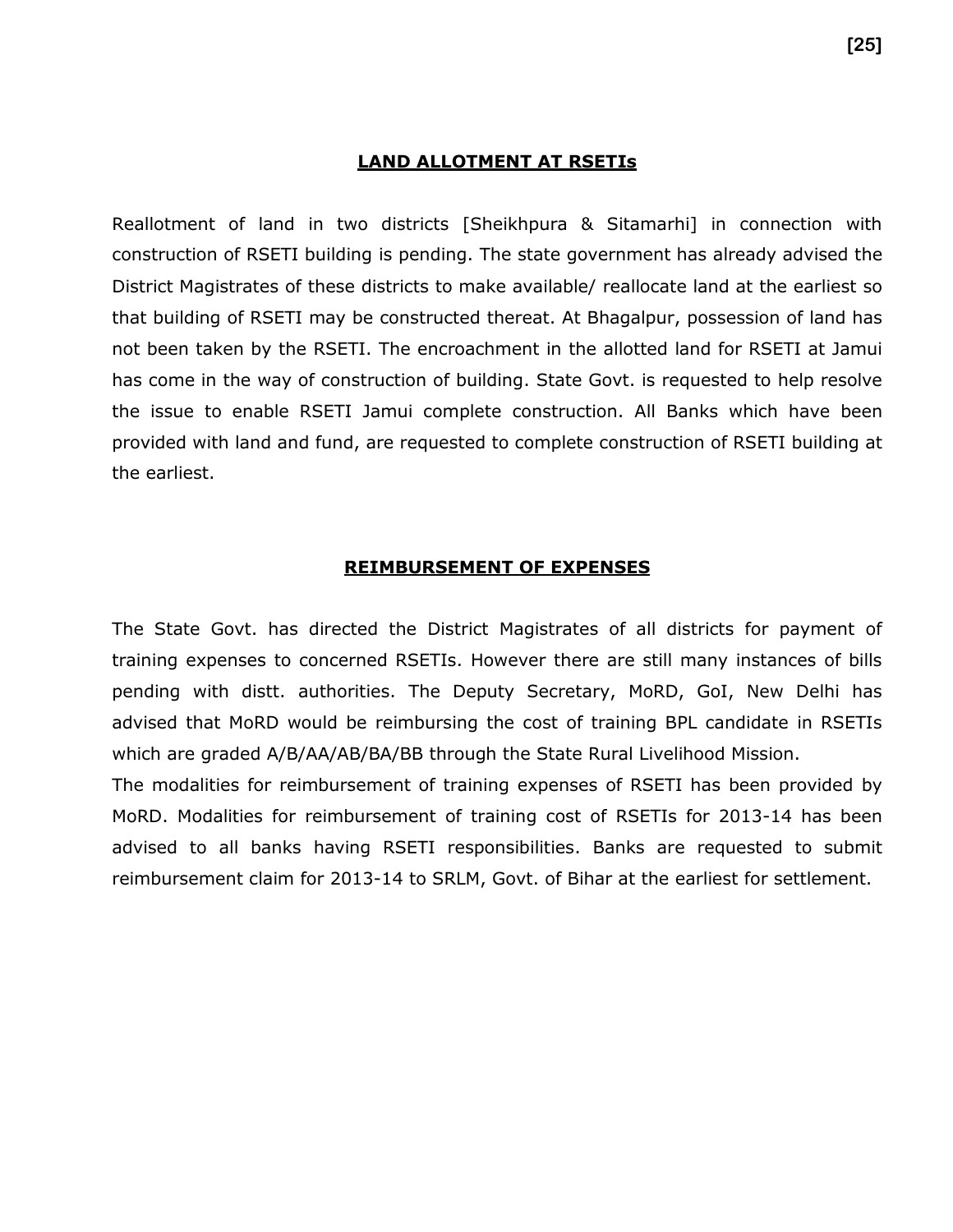# **AGENDA-XVII**

#### **FINANCIAL LITERACY INITIATIVES**

Financial Literacy Centers (FLCs) are functional in all the districts in the State. 328059 persons participated in 2146 camps organised by the FLCs during the third quarter of FY 2014-15. The information pertaining to FLCs in the State is placed at Page No. 26A for information.

As per recent instructions received from the GoI, all rural branches are to conduct at least one financial literacy camp in each month and Financial Literacy Guide, Diary & Poster, designed by RBI, is to be used by the branches in the camp. The data of Financial Literacy Camps organised by rural branches in the districts is placed at page no. 26B.

The Financial Literacy materials, as per requirement of Banks and as decided in the  $20<sup>th</sup>$ meeting of SLBC Sub Committee on Branch Opening and IT Enabled Financial Inclusion, held on 19<sup>th</sup> December 2013, has been printed and distributed by SLBC among Banks in the state. All Banks are requested to ensure that their rural branches undertake Financial Literacy activities using the standard Financial Literacy materials at the required intervals.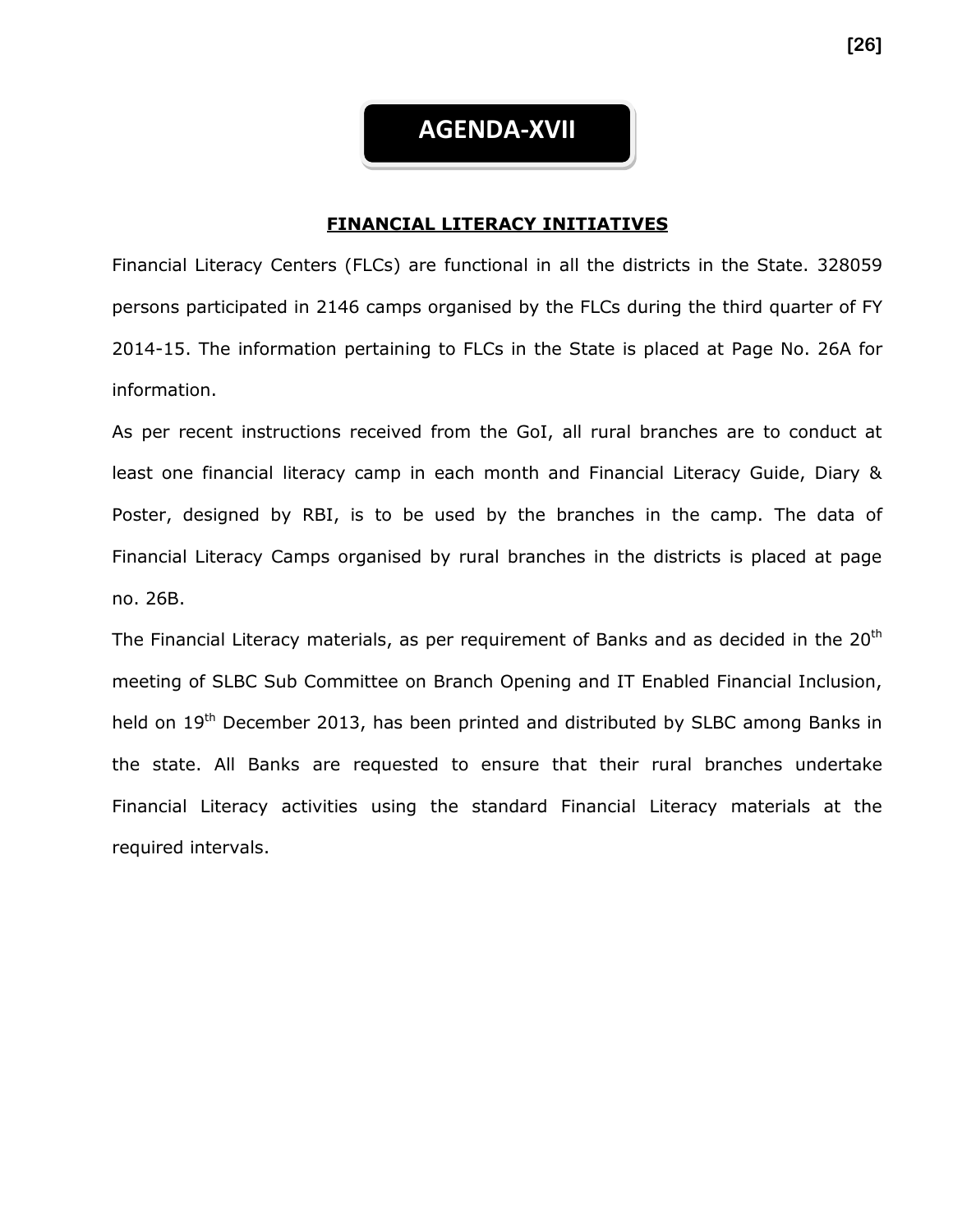# **MICRO, SMALL & MEDIUM ENTERPRISES**

The Reserve Bank of India's instructions to the scheduled commercial banks, as advised vide MSME Development Institute, Patna letter No. SLBC/MSME-DI/2011/1306 dated 14<sup>th</sup> March, 2012 regarding enhancing credit flow to Micro, Small & Medium Enterprises (MSMEs), is as under:-

1. Achieve a 20% year-on-year growth in credit to Micro & Small Enterprises to ensure enhanced credit flow.

2. Allocation of 60% of the MSE advances to the Micro Enterprises is to be achieved in stages viz. 50% in the year 2010-11, 55% in the year 2011-12 and 60% in the year 2012-13 and

3. Achieve a 10% annual growth in number of Micro Enterprises accounts.

The performance of Banks in this regard as on 31.12.2014 is placed at page no. 27A of the Agenda Book.

The Minutes of the  $5<sup>th</sup>$  SLBC Sub-committee meeting on Industries held on 11.11.2014 is placed at page no. 27E to 27F for information of the House.

# **SMALL ROAD TRANSPORT OPERATORS (SRTOs)**

Against the target of financing 22000 units, Banks in the state have sanctioned loan amounting to Rs. 408.22 Crore for purchasing 11551 vehicles by SRTOs up to the quarter ending Dec'2014 which is 53% of the annual target. Bank-wise performance is furnished on Page No. 27B.

# **ADVANCES GRANTED UNDER CGTMSE COVERAGE**

A total of 36133 units were financed by Banks involving Rs.1121.50 Crore with CGTMSE cover, up to the quarter ending Dec'2014. Further, loans amounting to Rs. 1114.21 Crore were disbursed to 36115 units under CGTMSE cover. Considering the wide scope available for coverage of loans under CGTMSE, controlling Head of all Banks in the state are requested to instruct their operating functionaries to cover all the eligible units under CGTMSE.

Bank-wise performance data is furnished on Page No. 27C for information of the House.

# **TARGET UNDER MANUFACTURING SECTOR**

Against the financial target of Rs.850 Crore for the year 2014-15, up to the quarter ending Dec'2014, loan amounting to Rs 700.29 Crores were sanctioned to 11374 units and out of that Rs. 675.37 Crores were disbursed among 11359 units under Manufacturing Sector. The achievement of all banks taken together is 82.38% of the targets allocated.

Bank-wise performance data is furnished on Page No. 27D for information of the House.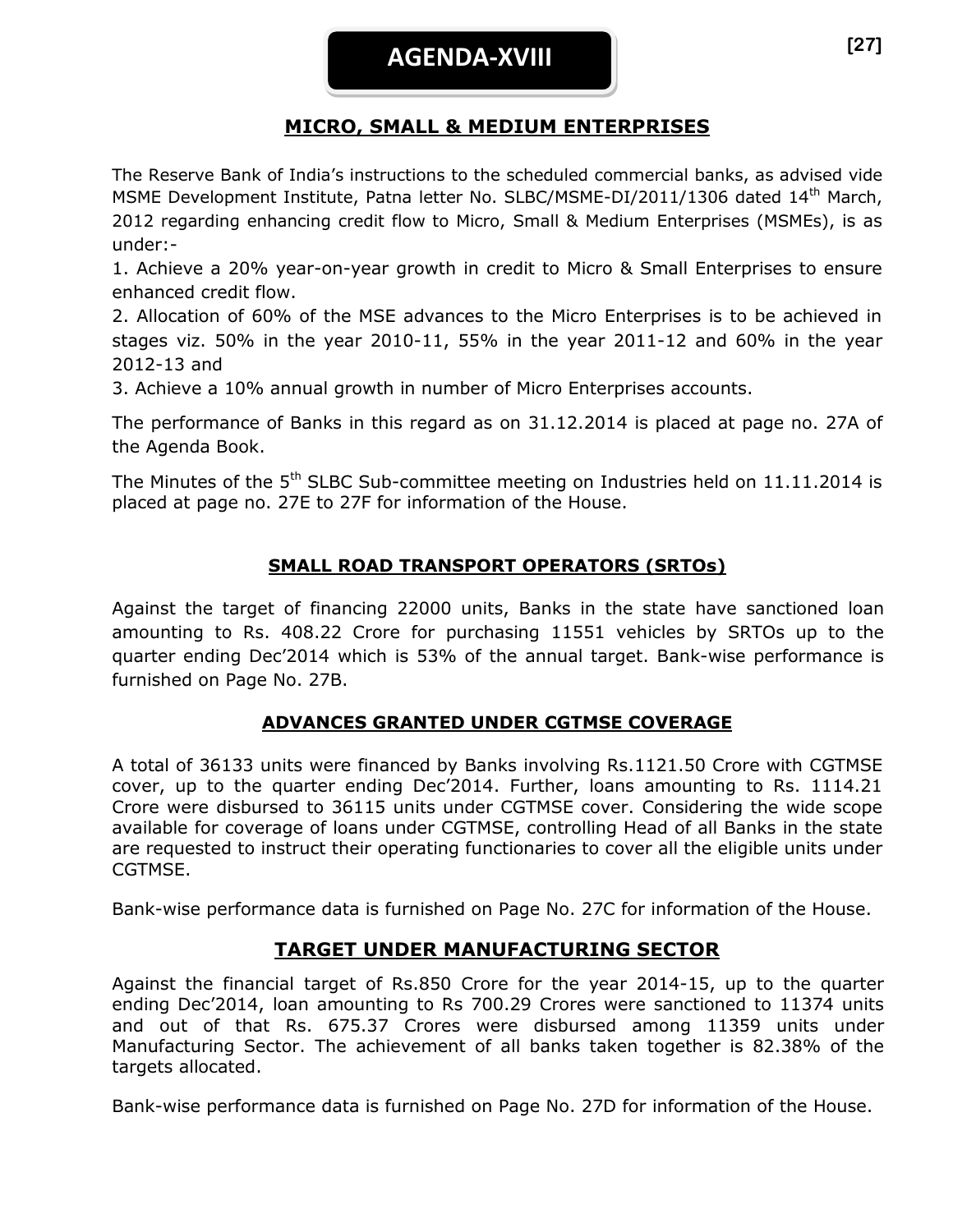# **AGENDA-XIX**

## **WEAVERS CREDIT CARD**

Weavers Credit Card (WCC) scheme aims at providing adequate and timely assistance from the Banks to the Weavers to meet their credit requirements i.e. the investment needs as well as the working capital needs of weavers in a flexible and cost effective manner. The Scheme is valid for both rural and urban areas. Controlling Head of all Banks and LDMs of all districts of the State are requested to initiate requisite steps for proper implementation of the Scheme in the State.

Against the target of 5000, only 1234 applications for loans amounting to Rs. 12.24 Crore have been sanctioned by Banks during the period under review. The Bank-wise achievement as on 31.12.2014 is furnished on Page No. 28A.

# **FOOD PROCESSING UNITS**

In the  $44<sup>th</sup>$  SLBC meeting Food Processing industry was identified as focus area for the **State** 

Banks have sanctioned loans amounting to Rs.488.15 Crore to 1201 Food Processing Units up to the quarter ending Dec'2014. Controlling Head of all Banks are requested to instruct their operating functionaries to intensify efforts for increasing finance to such units.

Bank- wise performance is furnished on Page No. 28B for information.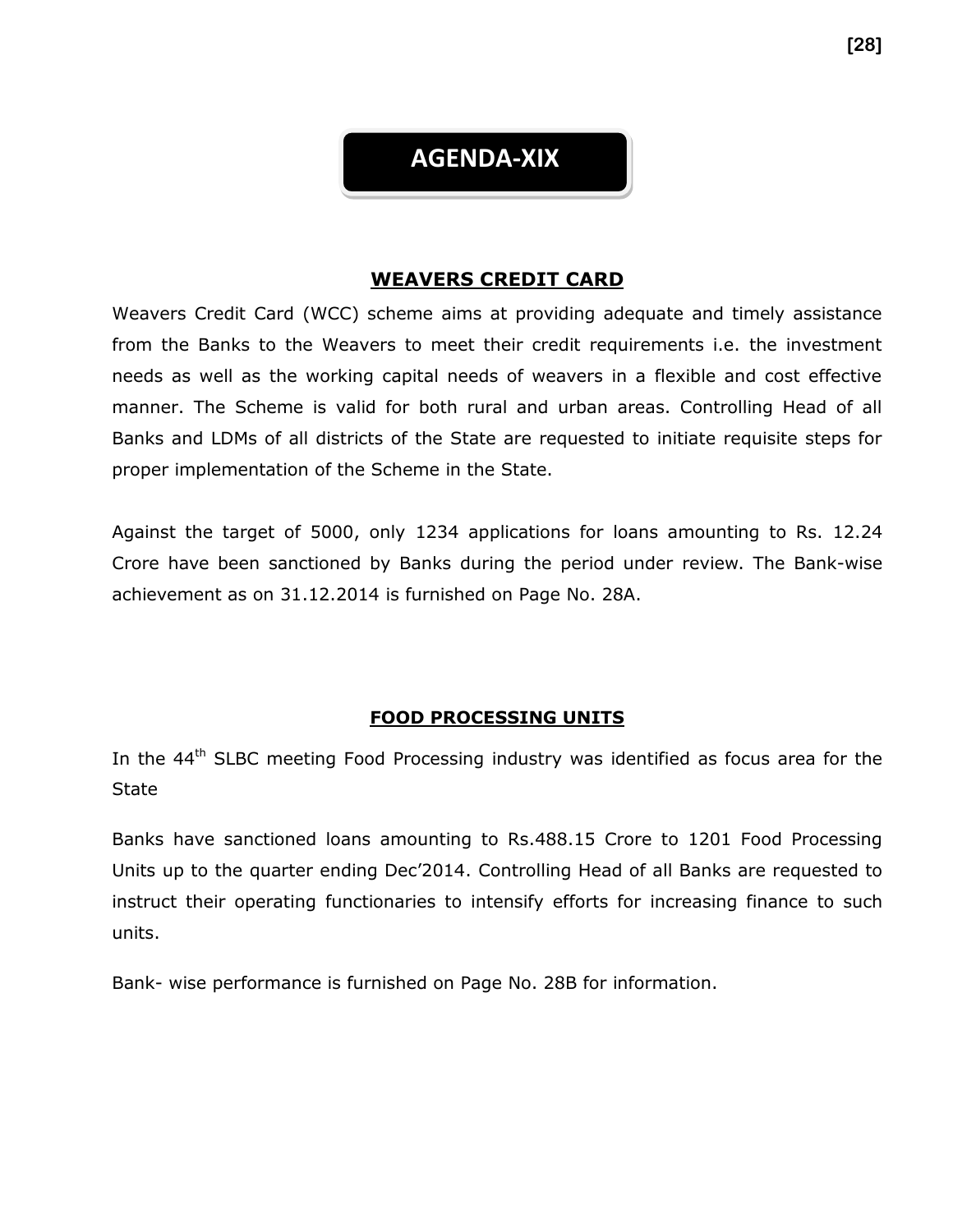# **SECURITY RELATED CONCERN OF BANKS**

Many instances of Dacoity, Theft and other security related incidents have been reported by Banks as under:

| <b>Incidents of Dacoity / Theft etc.</b> |                       |                    |                 |                             |                                     |                            |
|------------------------------------------|-----------------------|--------------------|-----------------|-----------------------------|-------------------------------------|----------------------------|
| SI.<br>No.                               | Name of the<br>Bank   | <b>Branch Name</b> | <b>District</b> | Date of<br><b>Incidence</b> | Loss of property<br>(Amount in Lac) | <b>Nature of Incidence</b> |
| 1.                                       | Indian Bank           | Aurangabad         | Aurangabad      | 28.09.2013                  | 5.37                                | Dacoity                    |
| 2.                                       | <b>SBI</b>            | AMY Bhita          | Patna           | 11.11.2013                  | 61.28                               | Burglary                   |
| 3.                                       | <b>UBGB</b>           | Bhalpatti          | Darbhanga       | 15.04.2014                  | BR. Manager Shot<br>Dead            | Dacoity                    |
| 4.                                       | Union Bank            | Fathua             | Patna           | 14.05.2014                  | 100.00                              | Dacoity                    |
| 5.                                       | Allahabad<br>Bank     | Jalhara            | Buxur           | 17.09.2014                  | 15.59                               | Dacoity                    |
| 6.                                       | Canara<br><b>Bank</b> | Rajla<br>Oraiva    | Jamui           | 02.02.2015                  | <b>Kidnapping</b>                   | Kidnapping                 |

The Above mentioned data suggests that criminal activities have increased in the area of operation of Banks in general and as such staff members have developed a sense of insecurity.

The State Government is therefore requested to expedite the process of raising a special battalion of police personnel for security of Banks so that the Bankers are able to provide unhindered Banking services to the people in a more secured environment, especially in remote areas.

The Banks are facing problem in renewal of Gun Licenses as well as obtaining fresh licenses for their security guards. The State Govt. is requested to issue suitable instructions to district authorities to co-ordinate with Banks for such issues and also arrange for regular meeting of district level security committee so that the district related security issues are sorted out.

# **AGENDA-XXI**

# **SPECIAL CENTRAL ASSISTANCE (SCA) TO SPECIAL COMPONENT PLAN**

# **(SCP) FOR SCHEDULED CASTES**

The Govt. of India's scheme provides for Special Central Assistance (SCA) to be utilised in conjunction with Special Component Plan (SCP) for Scheduled Castes (SCs).

A Copy of letter of Joint Secretary, Ministry of Social Justice, Govt. of India containing the details of the scheme was placed in the Agenda Book of  $46<sup>th</sup>$  SLBC meeting held on 26.11.2013

All Banks are requested to provide financial assistance to the Scheduled Caste people to bring about economic development of Scheduled Caste families in the state. The State Govt. is requested to circulate the salient features of the scheme to facilitate financial assistance under the scheme, by the banks.